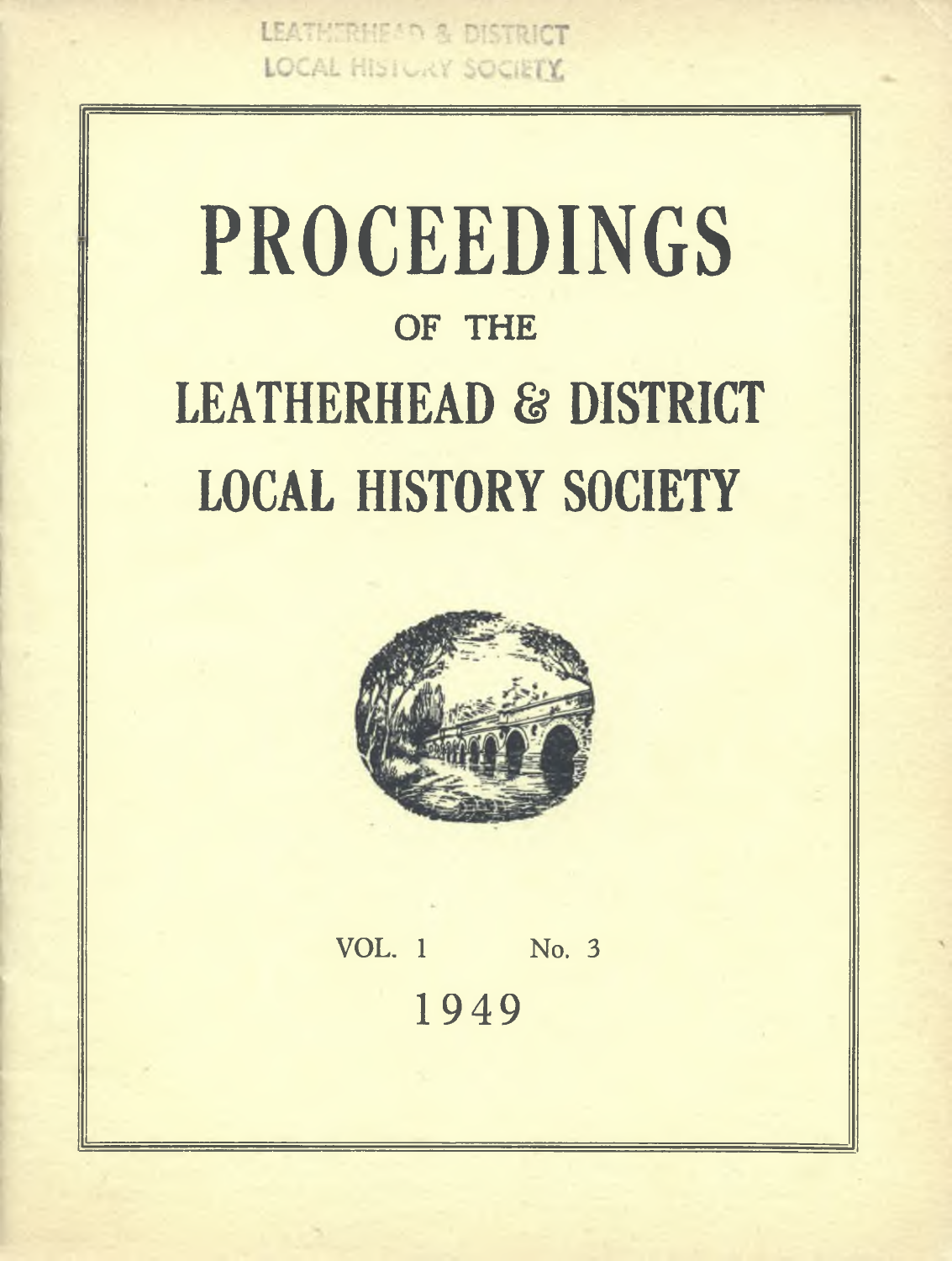## **LEATHERHEAD AND DISTRICT LOCAL HISTORY SOCIETY**

## **Third Annual General Meeting**

*Held at the Council Offices, Leatherhead, on* 16*th November,* 1949

HE Report of the Executive Committee for 1948-49 is summarised in Secretarial Notes. The Accounts to 30th September, 1949, were duly adopted as presented. The Officers were re-elected with the exception of Mr. W. G. Gilbert, Programme Secretary, who did not wish to stand again. As no nominations or volunteers were then forthcoming the post was left vacant. (Later Mr. C. T. Fisher kindly came forward to fill the breach, the continued existence of which would have seriously affected the maintenance of a regular programme of fixtures which forms so popular a feature of the Society's activities).

A t the close of formal business an animated and most useful general discussion took place on a variety of topics. All the suggestions made were noted for consideration with a view to putting them into effect if and when possible.

The Meeting also passed a resolution that a strong protest should be made against the projected demolition of the Old Toll-house, Effingham. This has been done and the protest has been endorsed by the Leatherhead and District Countryside Protection Society, the Historical Association (Mid-Surrey Branch) and the Surrey Archaeological Society.

Briefly the OBJECTS of the Society are :—

To institute, promote and encourage the study of local history, architecture, archaeology, natural history, folklore and similar subjects appertaining to Leatherhead and surrounding districts ; including the search for, recording, and preservation of, historical records and other material; a library for members' use; lectures, debates, exhibitions and tours ; fieldwork ; photography of historic features ; and (as a long term objective) the compilation and publication of a history of the Leatherhead district.

A real interest in the locality is the only necessary qualification for membership ; those with any specialised knowledge are, of course, doubly welcome, but this is not essential. The Society hopes to help those who have little or no special knowledge to improve or acquire it. Provision is also made for Junior Members at a nominal fee.

Persons who would like to keep in touch with local history but have no time to take an active part can join as Non-Active Members. They have all the other privileges of full membership.

The yearly membership fee for all adult Members (to include one copy of the Society's Proceedings) is seven shillings and sixpence. Apply to the Hon. Treasurer : Mr. S. E. D. FORTESCUE, Pond Meadow, Preston Cross, Gt. Bookham (Bookham 2683).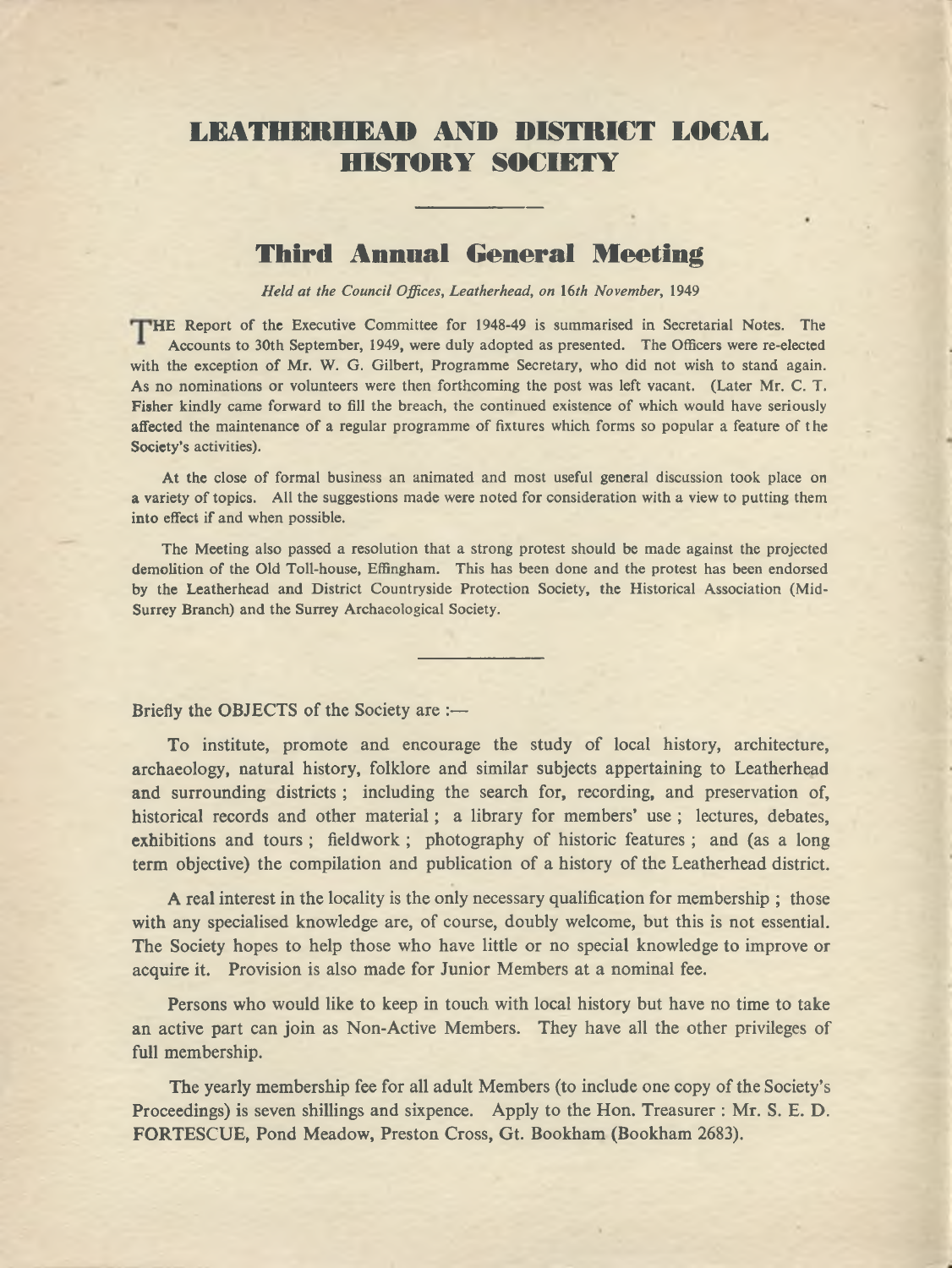## **PROCEEDINGS**

## **of the**

## **Leatherhead and District Local History Society**

## **Vol. 1, No. 3 1949**

#### *CONTENTS*

*Page*

| Secretarial Notes                                                                |         |                                        |  |  |  |          |          |          |           | 2         |
|----------------------------------------------------------------------------------|---------|----------------------------------------|--|--|--|----------|----------|----------|-----------|-----------|
| Group Reports:                                                                   |         | <i>Group A</i> (Historical Records)    |  |  |  |          | $\cdots$ |          | $- - -$   | 3         |
|                                                                                  |         | B (Architecture, Buildings, Surveying) |  |  |  |          |          |          | $\ddotsc$ | 3         |
|                                                                                  |         | $C$ (Photography and Cartography)      |  |  |  |          | $\cdots$ | $\cdots$ | $\cdots$  | 3         |
|                                                                                  |         | $D$ (Archaeology)                      |  |  |  |          | $\cdots$ |          |           | 4         |
| " The Mounts," Pachesham Park: Third Interim Report on Excavations,              |         |                                        |  |  |  |          |          |          |           |           |
|                                                                                  |         | 1949, A. W. G. LOWTHER                 |  |  |  |          |          |          |           | $4 - 8$   |
| The Story of Eustace de Hacche, by A. T. RUBY<br>$\cdots$                        |         |                                        |  |  |  |          |          |          |           | $5 - 13$  |
| Group Reports: Group E (Natural History)                                         |         |                                        |  |  |  | $\cdots$ | $\cdots$ |          | $\cdots$  | 13        |
| Fetcham and District in Victorian Times, by A. J. GINGER (concluded)<br>$\cdots$ |         |                                        |  |  |  |          |          |          |           | 14        |
| Local Incidents of Tenure, by S. E. D. FORTESCUE<br><b>Section</b><br>$\ddotsc$  |         |                                        |  |  |  |          |          |          |           | 18        |
| The Bookham Caves, by R. FOSTER ELLIOTT<br>$\cdots$<br>$\cdots$                  |         |                                        |  |  |  |          |          |          | 19        |           |
| Ashtead and its History: 1—Before the Roman Conquest, by A. W. G.                |         |                                        |  |  |  |          |          |          |           |           |
|                                                                                  | LOWTHER |                                        |  |  |  |          |          |          |           | 20        |
| Third Annual Meeting: Objects of the Society                                     |         |                                        |  |  |  |          | $\cdots$ |          |           | Cover ii  |
| Occasional Notes                                                                 |         |                                        |  |  |  |          | $\cdots$ |          |           | Cover iii |
|                                                                                  |         |                                        |  |  |  |          |          |          |           |           |

#### *OFFICERS FOR THE YEAR*

#### *1949-50*

*Chairman:* Capt. A. W. G. LOWTHER, F.S.A., A.R.I.B.A. *Hon. Secretary:* Mr. A. T. RUBY, M.B.E. (53 Nutcroft Grove, Fetcham. Tel.: Leatherhead 3127). *Hon. Treasurer:* Mr. S. E. D. FORTESCUE (Pond Meadow, Preston Cross, Great Bookham. Tel.: Bookham 2683). *Hon. Programme Secretary:* Mr. C. T. FISHER (" Silver Birches," Leatherhead Road, Great Bookham. Tel.: Bookham 2232). *Committee Members:* Mr. F. B. BENGER Mr. S. N. GRIMES *Hon. Auditor:* Mr. W. H. TAYLOR *Hon. Librarian:* Mr. W. G. MAYER (65 Copthorne Road, Leatherhead. Tel.: Leatherhead 2579).

*Hon. Editor* of the " Proceedings " : Mr. S. G. BLAXLAND STUBBS, O.B.E., F.R.S.A.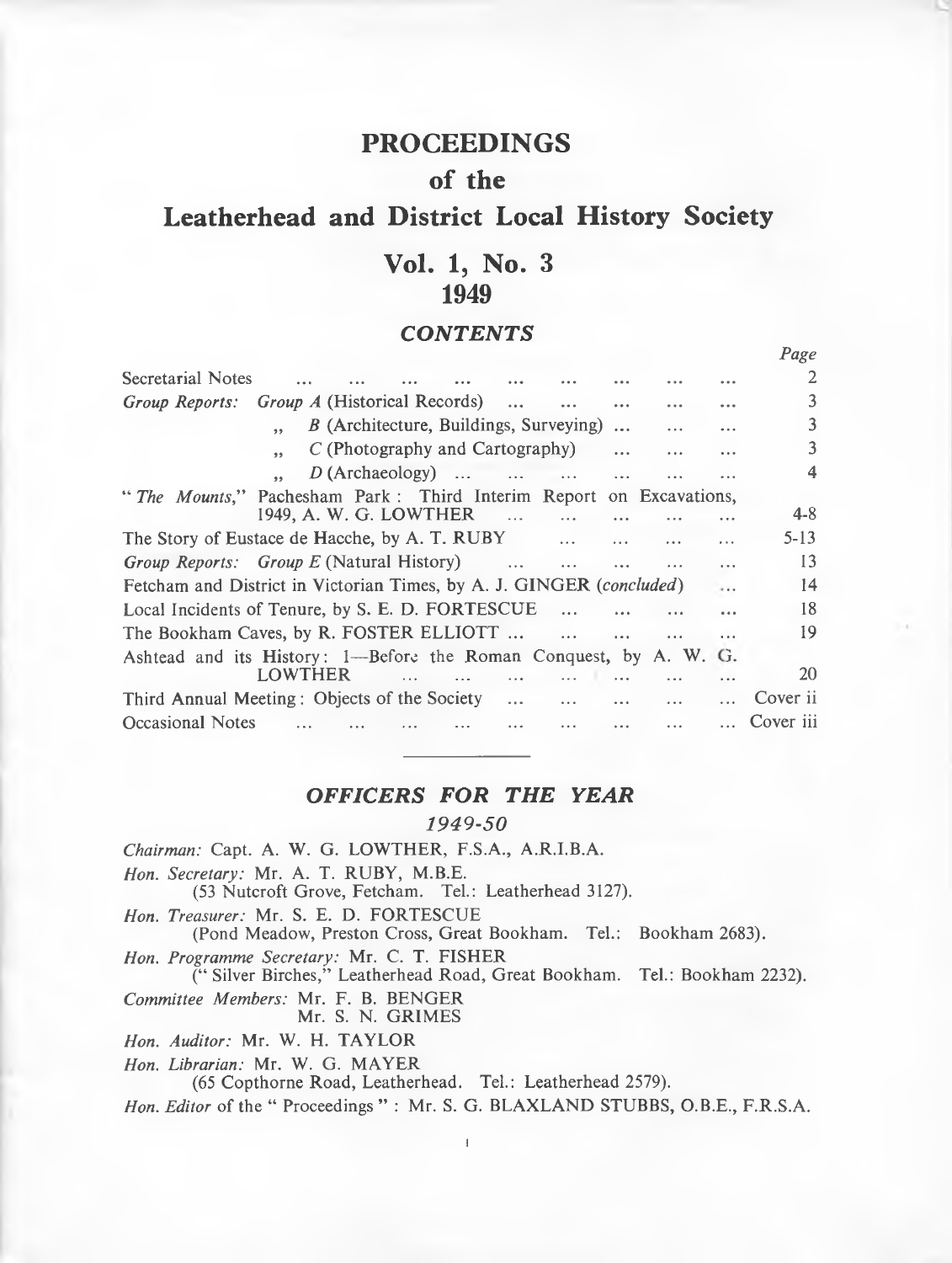#### **SECRETARIAL NOTES**

 $\Gamma$  is with much pleasure that I can say that there are obvious indications that local (and wider) recognition of the Society and interest in its work maintain a marked and steady progress. Such recognition of the Society and interest in its work maintain a marked and steady progress. Such interest, while most gratifying, demands a constant elfort to improve the Society's ability to respond to the ever-increasing demands made upon it and its members.

The initial steps have been taken in an endeavour to arrange a cinematic record of the district to preserve, as far as possible, for future generations the story of its many features of historic interest and natural beauties.

New members during the year numbered 46, a net increase of 27 after deducting deaths and resignations. The total of all members at 6th October, 1949, was 152.

*Lectures and Visits*

The following fixtures were arranged during the year, 1st November, 1948-31st October, 1949. 1948

- Nov. 17 (At the Annual Meeting). Talks by Mr. A. T. Ruby on the Society's work " Behind the Scenes," and by Mr. John Harvey, F.S.A., on " The Local Histories Scheme of the Surrey Archaeological Society."
- Dec. 11 Tea at the New Bull Hotel, followed by an address by Capt. Lowther, F.S.A., on the " Excavations at The Mounts, 1948," and an exhibition of the finds during that season.

1949

- Jan. 12 A lantern lecture by Mr. John E. S. Dallas on " Some Wild Flowers of the Southern Counties "; with an exhibition of paintings of wild flowers of the district by Mrs. A. Steventon.
- Feb. 17 A reading by Mr. H. Moore of Mr. A. J. Ginger's " Reminiscences of Old Leatherhead."
- Mar. 16 A lantern lecture by Mr. C. W. Phillips, F.S.A., on " The Sutton Hoo Ship Burial."
- April 6 A lantern lecture by Mr. R. W. Hale on "Wonders of Bird Migration."
- May 21 Conducted visit to the chapel ruins at W ESTHUMBLE (conductor, Captain Lowther).
- June 18 Conducted tour of and talk on FETCHAM PARISH CHURCH (Mr. J. G. W. Lewarne). Followed by tea at, and an inspection (by the courtesy of the proprietors) of, the interior of the " Old Rising Sun."
- July 16 Conducted tour of "HATCHLANDS," near Clandon Village (Mr. Goodhart-Rendel. PP.R.I.B.A.).
- July 19 Conducted visit to the BOOKHAM CAVES (Mr. G. W. Ridyard).
- Aug. 20 A conducted tour (Captain Lowther) of the 1949 excavations at THE MOUNTS and the exposed foundations of the XIIIth Century manor house there.
- Sept. 24 A visit to SUTTON PLACE, near Guildford.
- Oct. 18 A Film Show of " the Beginnings of History " and " Houses in History." (By arrangement with the Central Office of Information).

The Groups have continued their work and details appear in later pages. The most spectacular of their activities were, perhaps, the successful uncovering of the foundations of the lost manor house of Pachenesham Magna, and the recovery of the life story of Eustace de Hacche.

The Society has been very fortunate in that Mrs. M. P. Topping, Ph.D., has consented to take over the Natural History Group. The first report, on later pages, will show how active the Group now is. I would like to repeat the appeal for some member to come forward and undertake the vacant office of Leader for the Photographic Group.

The library grows slowly, but greater use could be made of this service. Otherwise there is little object in expanding its contents.

The second number of the " Proceedings " has, it is felt, rivalled—and even exceeded—the interest and value of the first. A high standard has indeed been set for all subsequent numbers. Further copies of the first two numbers are still available for purchase by members and non-members.

Accessions continue to arrive in ever increasing numbers and interest. Thanks to help from our members, of whom I must specially mention Mrs. Butler, the indexing is as up-to-date as can be expected.

*2*

A. T. RUBY, *Hon. Secretary.*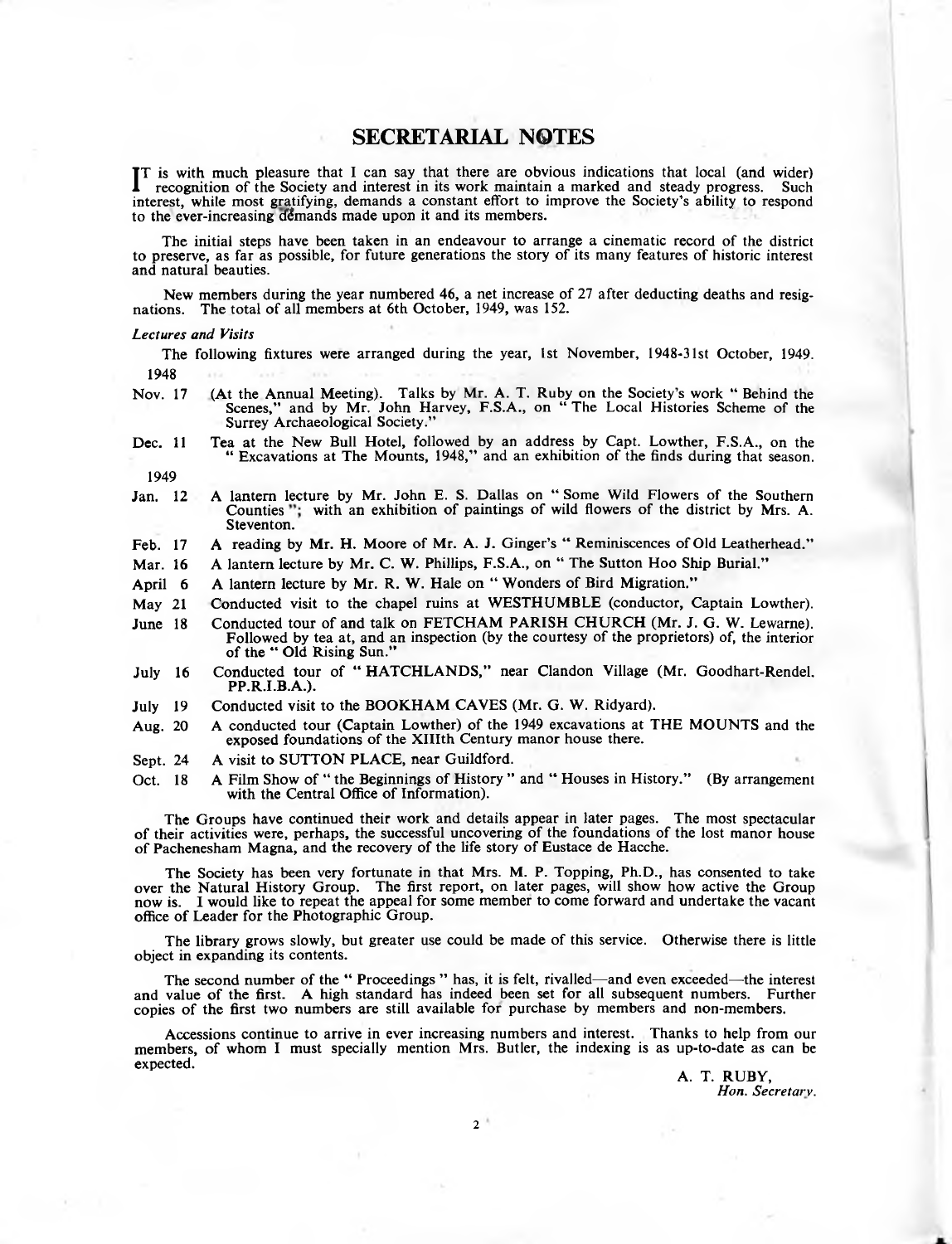## **Reports of the Separate Groups**

#### **GROUPS AND LEADERS**

" *A* ": Historical Records, MSS. and Other Written Records. Mr. G. H. Smith, Roselawn, Leatherhead Road, Ashtead.

" B": Architecture, Buildings, Surveying, etc.

Mr. R. Foster Elliott, A.R.I.B.A., Bridge Cottage, Dorking Road, Leatherhead. " *C ": Photography and Cartography. (Vacant.)*

" *D Archaeology.*

Capt. A. W. G. Lowther, F.S.A., A.R.I.B.A., The Old Quarry, The Warren, Ashtead.

" *E Natural History.*

Mrs. M. P. Topping, Ph.D., Angroban, Fir Tree Road, Leatherhead.

" *F Arts, Crafts, Folklore, Dialect, etc.*

## **REPORT OF GROUP " A " : MSS., Historical and Other Records**

THE work on the Ashtead Court Rolls proceeds, and records have now been made up to 1499.<br>
Learlier work has been revised up to 1448, and with the advantage of additional expert assistance, a<br>
cocoord and it is bened final Earlier work has been revised up to 1448, and with the advantage of additional expert assistance, a second and, it is hoped, final revision is proceeding rapidly. It is, therefore, confidently expected that the recording of the present series of photostats supplied by the Public Records Office for the

period 1387 to 1546 will be finally completed during 1950. The Lawrence Map of 1638 has, through the good offices of members of this Group, been deposited with the Surrey Archaeological Society on loan from the Parish Church Council, Ashtead, thereby making it more accessible to members of both societies.

During the year many of the findings of this section of the Group have been extracted in popular form and published in the form of articles in the journal of the Ashtead Residents' Association, The Ashtead Resident."

Much work has already been done on the church Registers of Fetcham and a transcription of the church Registers of Great Bookham is also in hand.

Work continues on the military history of the district. An examination of the publications of the Selden Society and the Quarter Sessions reports has brought forth numerous local items of historical interest and value, while similar items continue to come in from a variety of sources. The Leatherhead Vestry Minute Books have been examined and much interesting matter extracted therefrom. The largest piece of work completed during the year has been Mr. Ruby's research into the history

of the de Hacche family in connection with the Pachenesham Manor excavations.

Much work has been put into the examination of the contents of the Slyfield Chest in Leatherhead Church, and is continuing. The Chest and its contents are to form the subject of a talk to members in early 1950.

### **REPORT OF GROUP " B " : Architecture, Buildings, Surveying, etc.**

ACTIVITIES of Group "B" have been confined mainly during the past twelve months to recording<br>Mann drafting the remainder of the excavations which have been so successfully concluded at The and drafting the remainder of the excavations which have been so successfully concluded at The Mounts this year.

The whole of these interesting excavations has been carefully surveyed and drawings are now being prepared showing the extent of all the evidence obtained, together with sketches indicating the conjectured restoration of the buildings. These drawings will be available for inspection when Captain Lowther makes his keenly awaited report on the result of the Society's work.

In addition, a preliminary survey has been made of the large earthwork adjacent to the Roman Villa at Ashtead with a view to making a careful survey prior to excavations in the near future.

With regard to the architectural recording of historical buildings in the Leatherhead district, lists have been obtained covering the whole area and it is hoped to commence this undertaking in 1950. Any information which may be in the possession or knowledge of members in respect of buildings e area will be welcomed.<br>R. F. E. in the area will be welcomed.

## **REPORT OF GROUP "C": Photography and Cartography**

IN the absence of a Group Leader no actual programme has been undertaken, and there has been<br>little call by other Groups for its activities. One of the members of Group "C" has, however,<br>had the algebra of meling for the little call by other Groups for its activities. One of the members of Group " $C$ " has, however, had the pleasure of making for the Leatherhead and District Countryside Protection Society a full photographic record of Sweech Farm , recently acquired by that Society *(see* Occasional Notes in No. 2 of the Proceedings).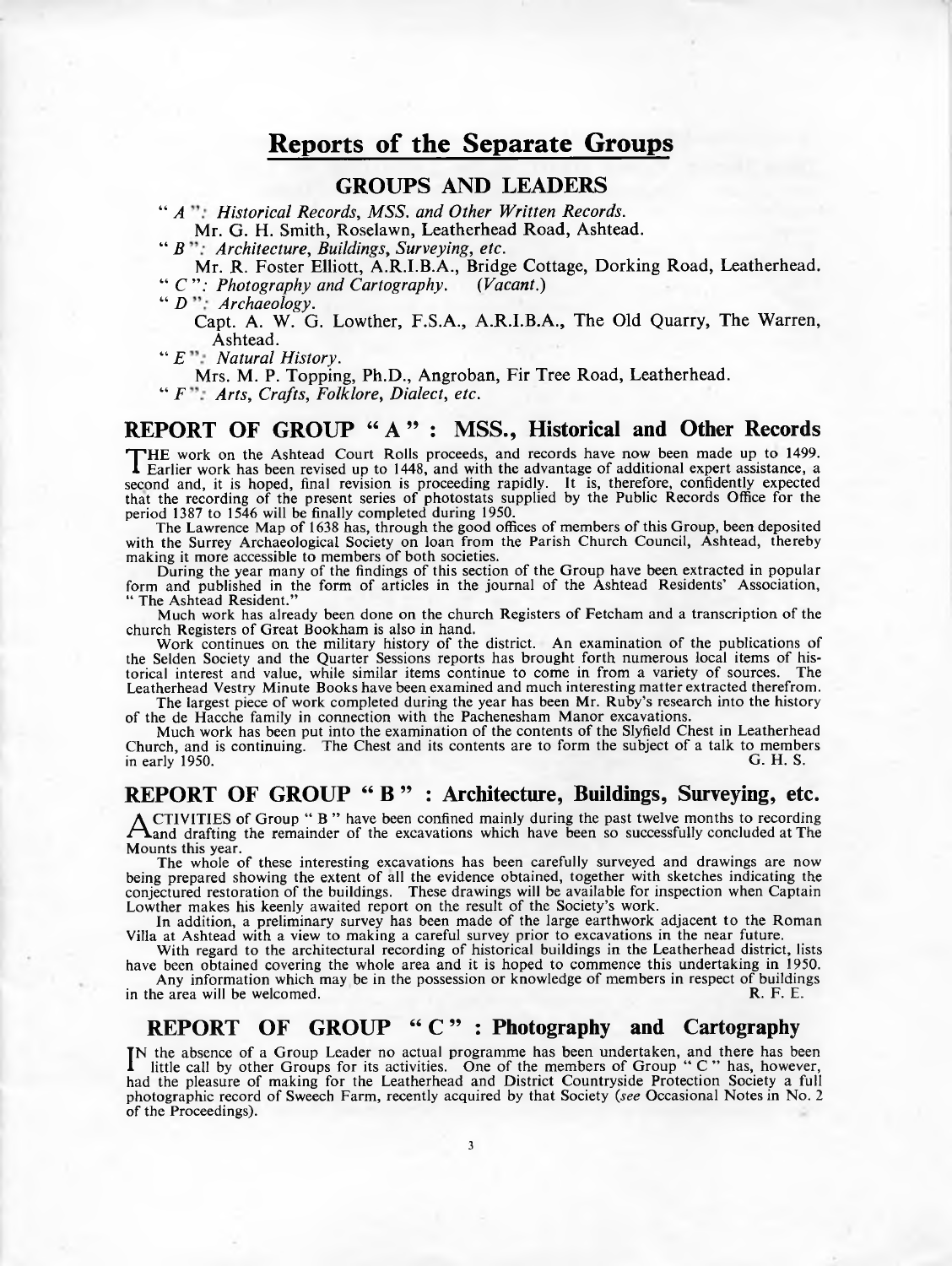#### **REPORT OF GROUP " D " : Archaeology**

## **Third Interim Report (1949) on the Excavations at " The Mounts," Pachesham (Manor of Pachenesham Magna)**

By A. W. G. LOWTHER, F.S.A.

THE excavations at this site were, once again, the main activity of the year of this Group and work was carried on throughout the whole of July and August and, thanks to the exceptionally fine summer, with only a few hours' loss of work due to rain.

As before the work was done in conjunction with the Surrey Archaeological Society who made a further grant towards the expenses of the undertaking. Also, as in previous years, the actual digging was performed by members of both societies and by voluntary helpers from other parts of the country who kindly came and assisted for part of their holidays.

Mr. F. G. Carruthers, F.S.A., again assisted the writer for the whole period of the work as did Miss Smith and Mr. Boxall, and our thanks are extended to them and to all others, too numerous to mention individually, whose kind assistance made the work possible.

Work was confined to the whole of the area inside the Moat remaining unexplored at the end of the previous season and was extended eastwards from this point, the structural remains found in 1948 being uncovered once again. A series of trenches, stretching across the site from north to south and parallel with trench " E " of 1949, was dug successively eastwards and subsidiary trenches were dug between and opening out from them as the work proceeded and the various structural remains came to light.

As the plan on the Plate, facing p. 9 shows, the greater part of the site was occupied by the Hall and by the paved courtyard on its N. (entrance) side. The Hall measured 60 ft. in length x 25 ft. at the west end and 30 ft. at the east. The foundations for the outer walls consisted of a rubble-filled trench, 2 ft. to 2 ft. 6 in. in depth and of the same, varying, width at the top, clearly designed to take a timber building once carried on a sleeper-beam resting on this foundation and into which the main upright timbers were mortised. This foundation consisted not only of flints, but contained many pieces of broken blocks of dressed sandstone from the destruction of the earlier buildings.

Trenches dug at the back (south side) of the Hall disclosed a flint and gravel paved terrace extending to the (now much denuded) edge of the site. This terrace now drops away steeply and much of the foundation of the south wall of the Hall has disappeared, though sufficient remained, especially at either end, to determine its position. The terrace, as sections dug through it showed, had originally been levelled up by the depositing of layers of clay and debris on the southern lip of the natural hill, apparently at the time when the moat was dug. The gradual outwards collapse of this material, which must originally have been held in place by some revetment, accounts for the present steep slope of the terrace.

On the surface of this rear terrace were found a number of pieces of a particularly fine ornamental glazed and coloured jug, dating about 1280-1290 A.D., and just about a dozen very large oysters, quite the largest found at this site, and especially remarkable since the oysters of the de Hacche and Darcy period *(circa* 1286-1350) from everywhere else on the site have been remarkable for their small size and poor quality.

The paved court in front of the Hall on its north side had almost in its centre a post-hole of exceptional depth (3 ft. 9 in. from present surface, and about 3 ft. 3 in. from the original surface of the courtyard which had at this point been destroyed). A timber measuring 7 in. x 4 in. had been in this hole and, judging by the depth, it must have been carried up for a considerable height above ground. The most likely explanation for it is that it was for a flagstaff, in which case probably the part above ground was of a round section and tapered towards the top. It stands just clear of the line of the route between the entrance gateway (of which traces of the foundations were found) and the main entrance doorway to the Hall, the position of which was marked both by a deposit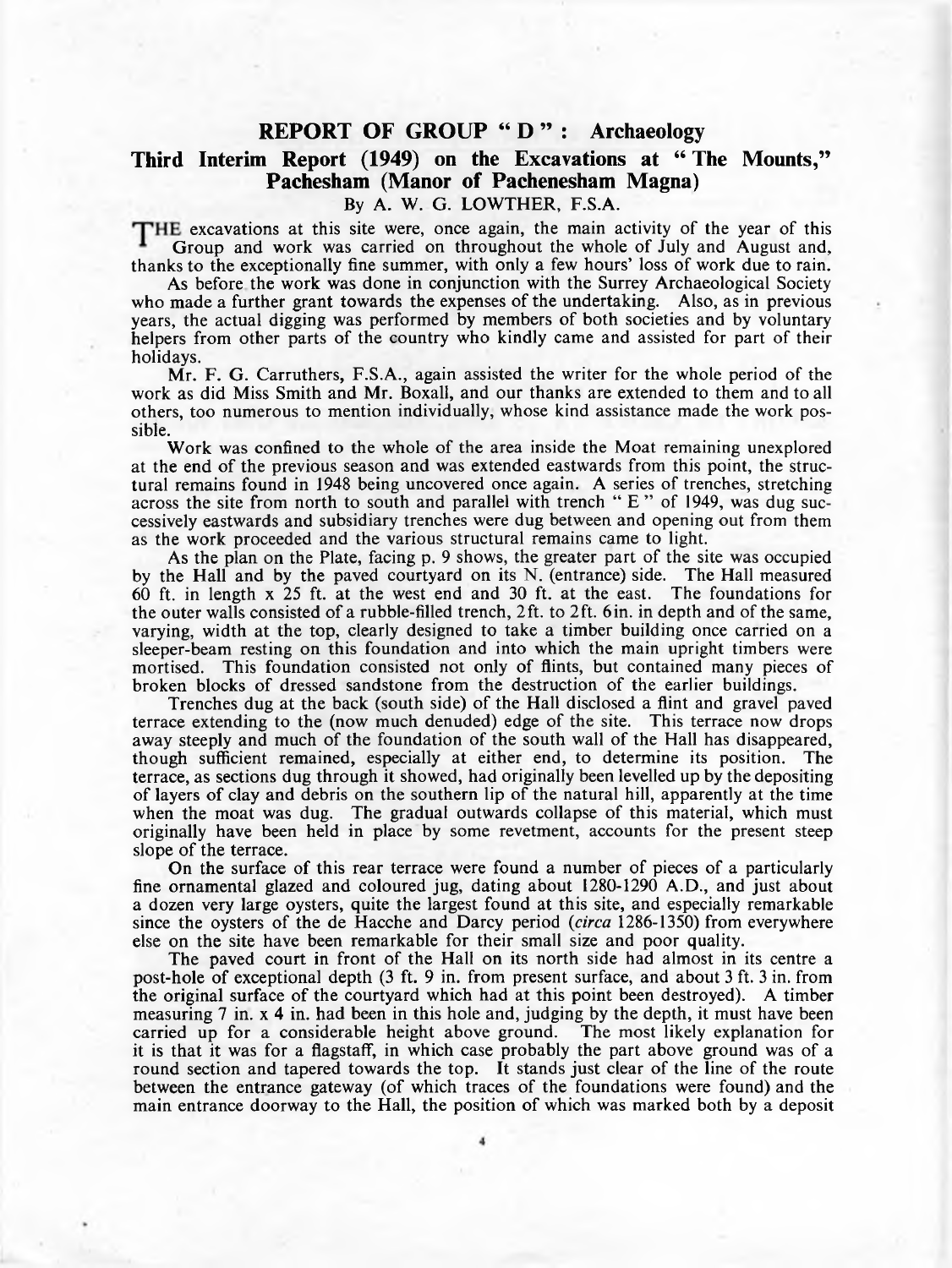of chalk (apparently to take a step, or steps) and by the end of a gully which ran at the foot of the outer wall, to carry away rainwater drainage from the roof.

A post-hole just to the east of the entrance to the Hall, and about a foot away from its front wall, had held a 10 inch x 12 inch post. It seems probable that it was for some such purpose as that of tethering horses, though there may well be other explanations for its presence there.

The only other features outside the Hall of which remains were found were :-(a) the S.E. corner and part of the south and east foundations of a small building, which, from its east-west direction, is conjectured to have been the Chapel. A small gully for drainage existed on its south side and contained a large quantity of roof tiles, some pottery, and (at its western end and where a door may be presumed) the remains of an iron nail with a large, ornamental head of the type used in connection with medieval doors ;

(*b*) a row of post-holes at the western edge of the courtyard in the area where the stable buildings (which are known to have existed) may be presumed to have stood ;

(c) a rectangular pit (only partially excavated, since one of our largest soil-dumps covered its westward extension) in the rear of the Hall. (This from the nature of the filling is presumed to have been connected with a latrine) ;

(*d*) The well at the S.W. corner of the site which is described later in this report.

The Hall as originally built had, as already stated, consisted of a timber, barn-like structure on a rubble foundation. Inside, and clearly to reduce the span of the roof, there had been a number of square and round posts, serving as pillars of which (since the whole of the area within the Hall was not excavated) only a few were found. A screen built of roof tiles set (with wide joints) in mortar and probably originally plastered on both sides had divided up the Hall, forming a five foot wide passage along its southern side. In the eastern half it turned to the north, separating what can be taken to be the " dais," or " Lord's " end of the Hall from the remainder, while it also formed a three foot passage (possibly ending in a flight of steps) on the south side.

Two circular open-hearths were found close to the north wall and on either side of the entrance doorway. One of these hearths (that in the dais compartment) was in good preservation, although cut across by a later foundation ; the other, the western one, had been mainly destroyed by the later walls.

These hearths, circular and of 6 ft. 6 in. diameter, were formed of large flints, set in rings and bedded in clay and originally with a covering of clay, of which a part remained. A considerable amount of pottery of types in use late in the XHIth century was found embedded in the hearth and had been fused and blistered by extreme heat. The clay had been fired to a bright red colour while the flints were calcined or "fire-crackled" and of a grey colour and in a condition such as is produced when flints are heated and while still hot soused with cold water (actual experiment has proved to be the case). Clearly we have here direct evidence of the dowsing of fires with buckets of water such as we know to have taken place each night at curfew time.

Round the edge of the eastern hearth remained some of the floor, formed of a thick layer of mixed chalk and clay. Clearly if there was a raised timber dais in this area it was confined to the extreme eastern and southern part of this compartment and was not more than ten feet in width.

Beside the remains of the western hearth was found a broken " prick-spur " of iron, of similar form to that figured on the brass of Sir John Dabernon the younger in Stoke D'Abernon Church.

The closeness of these hearths to the inner face of the north wall makes it certain that they were provided with large " smoke-hoods," and with flues attached to this wall and of the type shown in some early illuminated manuscripts (e.g., *Bodleian Misc.* 264. This shows one dated *circa* 1338-44). That, at such an early date (1291 A.D.) Sir Eustace de Hacche should have employed fireplaces of this type (instead of the central open hearth which was more usual at this period) suggests that he was only making use of what was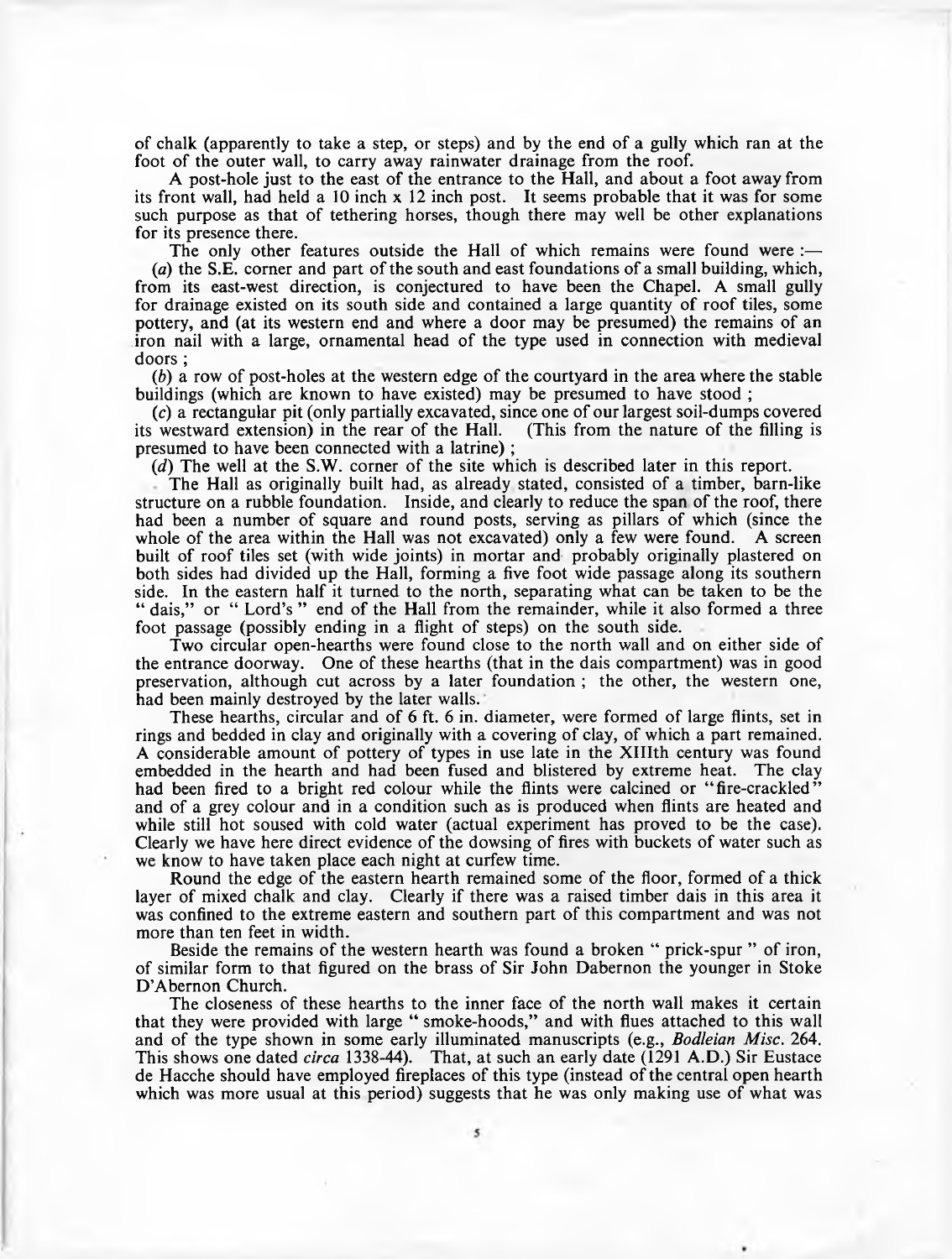already established in France, and which, no doubt, he had encountered during his service in the Gascon wars.

Returning again to the screens already described it should be mentioned that from their construction it seems likely that they were only 7 or 8 feet in height. That to the main or western part of the Hall must have had at least two door-way openings in it. Clearly also there were subsidiary doors in the two end main walls of which no evidence remained.

As to the external appearance of the Hall, a certain amount can be deduced from the finds. It clearly had a steeply pitched tile-covered roof running the length of the building with brown glazed ridge tiles along the apex and with similarly glazed plain tiles for the courses immediately below this ridge. At either end of the ridge were green glazed ridge tiles or finials, surmounted by equestrian figures (knights on horseback) of which several fragments were found during the excavations both in 1948 and 1949.

Presumably also the door and window openings were formed with " pointed " arches, but as they were probably of timber no traces of these were found. Some stonework from the structures demolished by de Hacche had clearly been re-used and a large block found amongst the debris had one surface fire-blackened as though it had been employed for the wall adjoining one or other of the hearths.

At a date shortly after Robert Darcy obtained the manor, i.e., probably shortly after 1310 A.D., certain extensive alterations were carried out within the Hall. Walls, whose flint rubble foundations were found, had been inserted in such a way as to divide the Hall up into four compartments and the two hearths and the screening of de Hacche's period were then done away with. The largest of the new compartments, measuring 14 ft. x 35 ft., must have served as the new Hall, while the room at the east end was, presumably, for the Lord and his family. The two smaller compartments appear to have served as lobbies screening the entrance doorways and thereby improving what in the earlier period must have been a very draughty building. Whether at this period open hearths were employed or whether new hearths were constructed against the south wall, and, like the earlier ones, provided with hoods and flues, could not be established as none of the later floor-level remained undisturbed.

As to the reasons for these alterations it seems that these are in accord with what we know regarding the two men, de Hacche and Robert Darcy. The former a soldier and on such occasions as he was resident at his Pachenesham manor probably attended by a number of men-at-arms (mounted troops clearly, from all the known facts) while the latter, a civilian, may be presumed to have had less need of the same accommodation and could devote some of it to improving the amenities of the building. At the same time it must be pointed out that by doing away with the wide side passage he retained an equivalent area for his hall, while at the same time he converted it into a room of more rectangular shape, measuring 14 ft. x 35 ft.

As mentioned last year, the inventory of the building which William de Wymeldon was accused of having destroyed late in the XlVth century included a dwelling with " two chambers " as distinct from the Hall. Of this building no trace was found during the excavations. It can, however, be presumed to have been situated at the eastern end of the Hall where, though there is at the present day very little space for it, this is due to the sides of the moat having been splayed back since medieval times and apparently through the action of the " drawing out " of tree-trunks felled on the site during the five and a half or six centuries that have elapsed since the buildings were destroyed.

The square, flint-masonry, pier and nearby depression filled with debris, found at the S.W. corner of the site towards the close of the work of 1948, were quite tentatively suggested to have some connection with a " well." It was therefore of some satisfaction when the next year's work proved this guess to have been correct. Not only was the upper part of the well (of 3 ft. 6 in. internal diameter, and lined with flints set in mortar) discovered and cleared to a depth of five feet, but a corresponding pier to that previously found was located and a part of the (partially collapsed) flint walling which had formed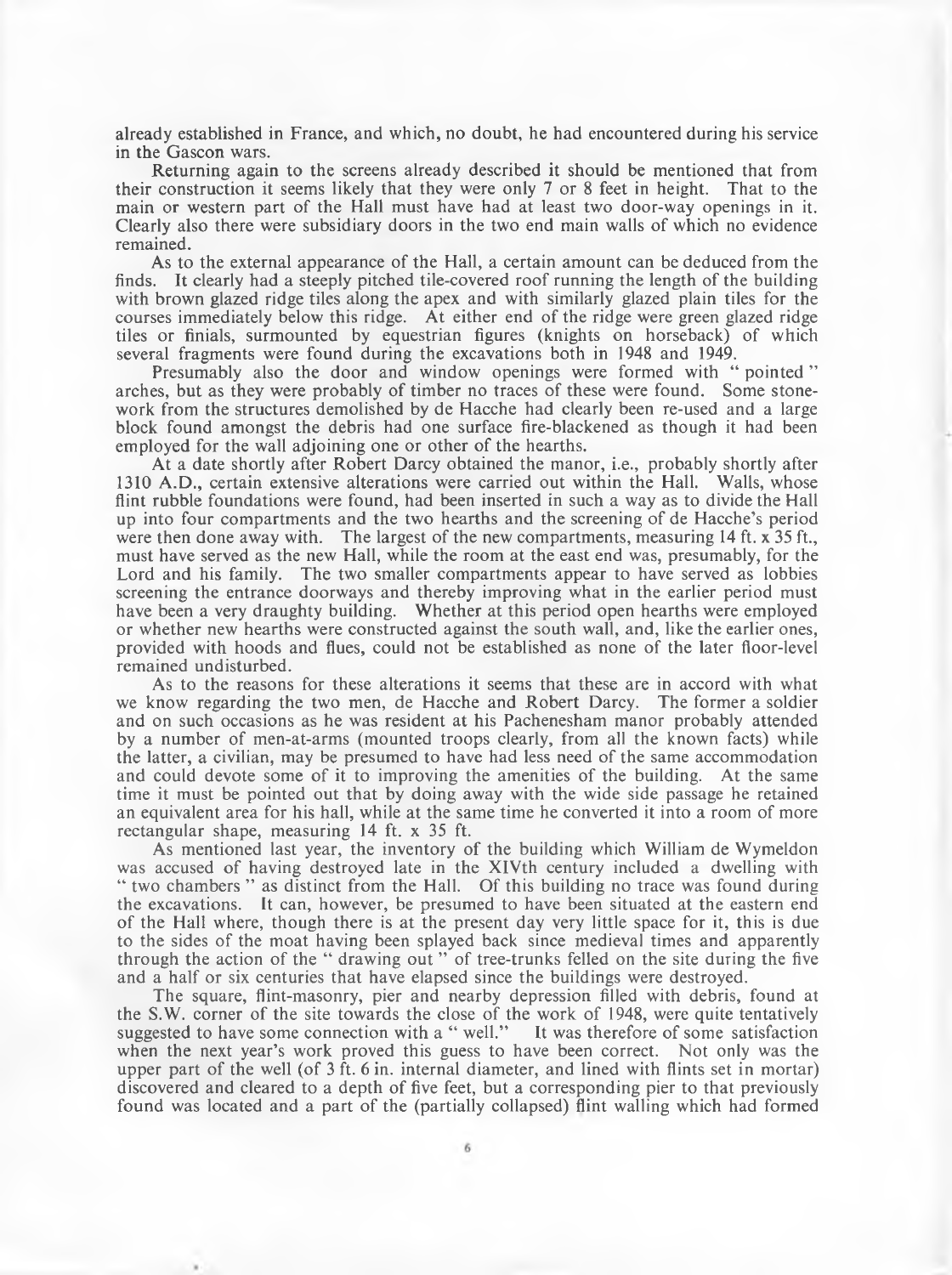the east side of a square well-head was discovered. It seems likely (and this suggestion is borne out by finds elsewhere) that the two large masonry piers served to support a horizontal beam, on the centre part of which was pivoted a large counter-balanced beam which served in the process of raising water much in the same manner as that of the " shaduf " of ancient and present-day Egypt. As to the depth of the well no information could be obtained as the open nature of the site precluded any deep digging being undertaken, quite apart from the fact that timbering would have been necessary for such a job. The filling that was remqved consisted mainly of clay, and it had compacted to such an extent that it was extracted only with difficulty. It seems probable that the well was originally at least 30 or 40 feet in depth.

Some useful evidence as to the date of the well, which showed it to have been constructed about 1290 A.D., was found in the form of the pieces of a large cooking-pot (nearly half of the entire vessel) as well as the handle and side of a skillet, which were found at the back of the well-lining where they had been rammed in when the flint-lining (or steining) was in process of construction. Both vessels are of types which can be dated to about 1280-1290. The pot (of a type that is commonly labelled a " store-jar," but in this case the marks of the flames of fires on which it had been set cover the base and extend up the sides) is ornamented with applied strips of clay (or " ribbon" ornament), four of them being set vertically round the pot at intervals, one round the base of the neck, and another forming an " overlapping scale " pattern runs round the under edge of the base. It is of shell-gritted ware with a flat-topped rim and hollow neck, and was originally of a maximum diameter of about 18 inches.

The skillet is of hard buff-coloured ware with a tubular handle and with traces of a crude yellow glaze on the inside of the base. The outside is blackened by fire.

Other finds, exclusive of the pottery (the latter, found in considerable quantity in all parts of the site, will be described in detail in the full report) were not numerous but some are of particular interest. Of bronze are the foot of a large cauldron of cast bronze and a small fragment from the rim of a cup or chalice of turned bronze. Also, from below the paving of the south terrace, a bronze key and a piece of gilt bronze with traces of some ornamentation executed with a fine punch. Two spindle whorls, one of stone and the other of lead ; several whetstones (of micaceous schist, quartzite, and a sandstone); a number of horseshoe nails and several pieces of horseshoes (none complete); a tanged arrow-head of iron are amongst the more interesting of the objects found. As in the two previous years no coins were found.

Briefly summarising the results of the excavations and the history of the site, it now appears that the earliest occupation at this site when the first buildings (those with stone and flint walls) were erected dates about 1200 A.D., and it is to this period that the rubbish pit found in 1948 belongs.

If not certain, it now seems probable that it was Brian de Therfield (who, as we know, obtained the manor from King John in 1203) who was responsible for the erection of these first buildings. Apart from the earliest of the pottery (that found in the bottom of the rubbish pit and elsewhere on the site, none of which need be earlier than 1200, though much of it is little different from the pottery in use at other sites during the XIIth century) and the building material (such as the fragments of dressed and carved sandstone), re-used in the later rebuilding, we have nothing very much belonging to this earliest occupation. This is perhaps not surprising when we consider how drastic were the changes made at the later date.

The early buildings must still have been habitable when, in 1286, Sir Eustace de Hacche obtained the manor from Peter de Wateville, and the fact that pottery in the upper part of the rubbish pit (but beneath the layer of building debris with which it was finally filled) can be dated 1280-1290, shows that these buildings were occupied right up to the date (1290-91) of their demolition and the erection of the new structures and the digging of the moat which enclosed them.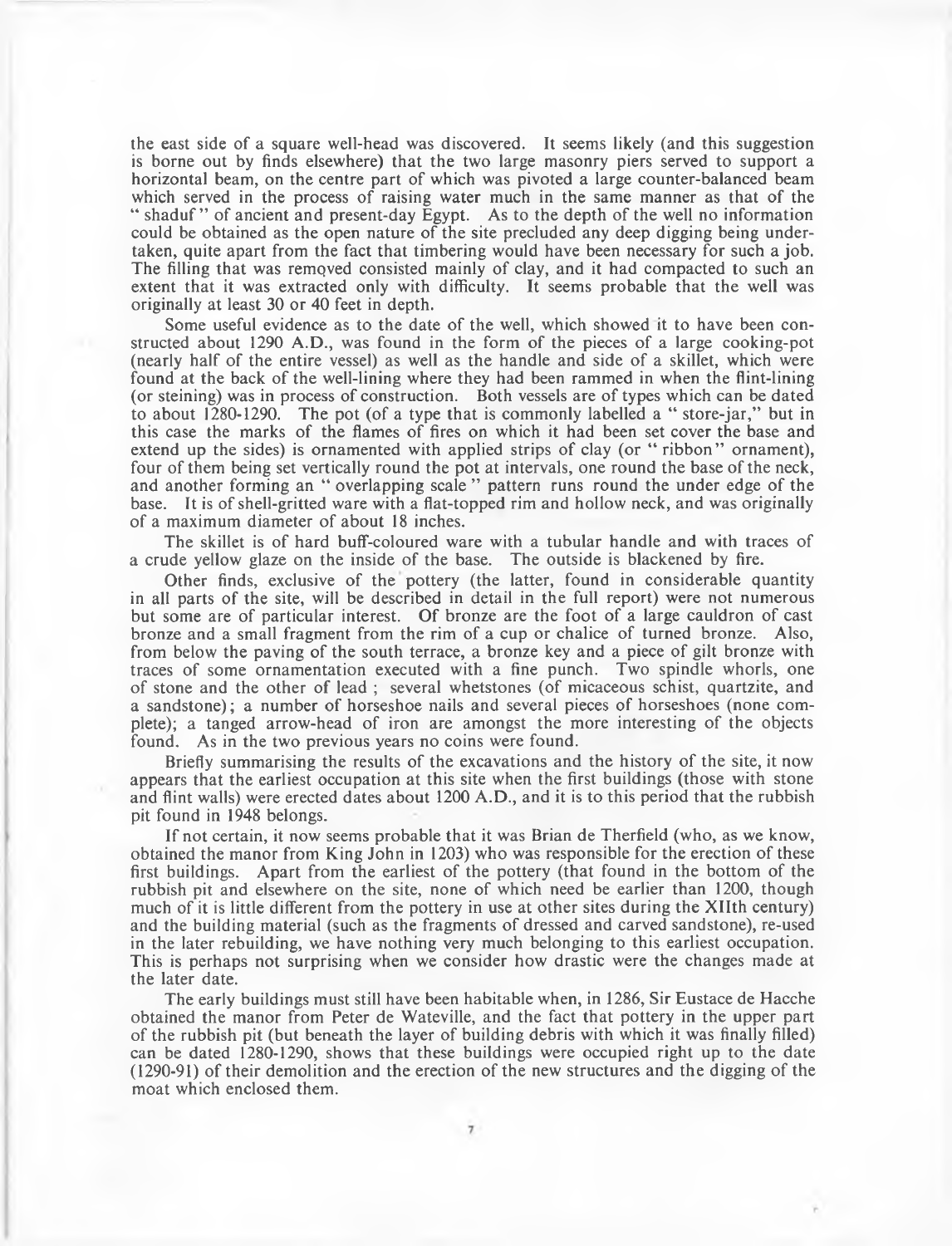Of the later history, from about 1300 to Robert Darcy's death in 1342, there is little to add here, except to refer again to the alterations described above, which we now know that Darcy carried out to the Hall, and to mention that the pottery found during 1949 (which includes much glazed ware of the first half of the XlVth century) confirms the inference previously made, *viz.*, that all occupation at this site had ceased by about 1350 A.D.<br>A. W. G. L. A.D. A. W. G. L.

#### **THE STORY OF EUSTACE DE HACCHE**

#### **Notes on the Life of the Re-Builder of the Pachenesham Manor House**

#### By A. T. RUBY, M.B.E.

Following is an abridged account of the story told to members and visitors at the meeting at the New Bull Hotel on 10th December, 1949. The complete account will be published later.

**His Ancestry.** The parentage and date and place of Eustace's birth are the items of which the least is known. Of all the approximately 250 references to him none refer to his parents and only one to a brother (William). This William was later Sheriff of Louth and Constable of Drogheda Castle and was fined for allowing prisoners to escape while such Constable, the fine being later remitted on account of William's subsequent service in the Scottish wars. None of the existing biographical notices mention Eustace's descent except *The Complete Peerage, G.E.C.,* which suggests he may have come from Wiltshire. While his Wiltshire descent is probably correct, it is now reasonably established that he came, so far as his immediate family was concerned, from Ireland.

There is, however, a manor of Westhatch in the hundred of Dunsworth, Wiltshire, and in 1281 an Ellen of Westhacche transferred the manor to Eustace as a gift, on condition that she lived there for her life at the rent of a gillyflower and that Eustace paid her eight marks yearly. This gift suggests that she was some relation and that the Irish family including Eustace were a branch of the Wiltshire family. It must, however, be admitted that no dogmatic assertion as to Eustace's descent and ancestry can be made.

**His Life, 1275-1306.** Nothing is known of Eustace prior to 1275, but in view of early royal favours and the fact that this date is only one year after that of the return of Edward I from the Seventh Crusade, it is, perhaps, permissible to speculate whether Eustace had been with him on that adventure.

About 1276 (the exact date is unknown) Eustace married Avice, widow of Thos. Trimenell, and in her right held half of Morton Merhull, co. Warwick. This marriage was probably the foundation of his fortune.

Apart from his duties as an officer of the Royal Household Eustace was from time to time the recipient of royal grants of land and incidents, in addition to purchases of real estate which he made himself. The details (often quite intriguing) of these lands must await later publication. It may be sufficient to say that in 1297 he held lands in Berkshire, Hertfordshire, Kent, Lincolnshire, Northamptonshire, Suffolk, Somerset, Surrey, Sussex, Warwickshire and Wiltshire.

In April, 1279, he went overseas with the King. This was probably to Gascony, but he was back in August, when he was assigned as a Justice for the trial of a Jordan de Say for murder.

For the next fourteen months the only record of Eustace is his pardon by the King for taking deer unlawfully from Sherwood Forest and we then have the first record of his association with Wiltshire when—with Robert of Westhacche and others—he was excused jury service in that county.

There are minor references in 1281 and in October he obtained from Ellen of Westhacche the grant previously mentioned of the manor of Westhacche.

In March, 1282, Eustace was sent on a Commission of Oyer and Terminer to Oxford to try two cases there. The first was concerning the persons who assaulted John de Tidmarsh, Sheriff of Oxford and Bucks, and his servants as they were leading some con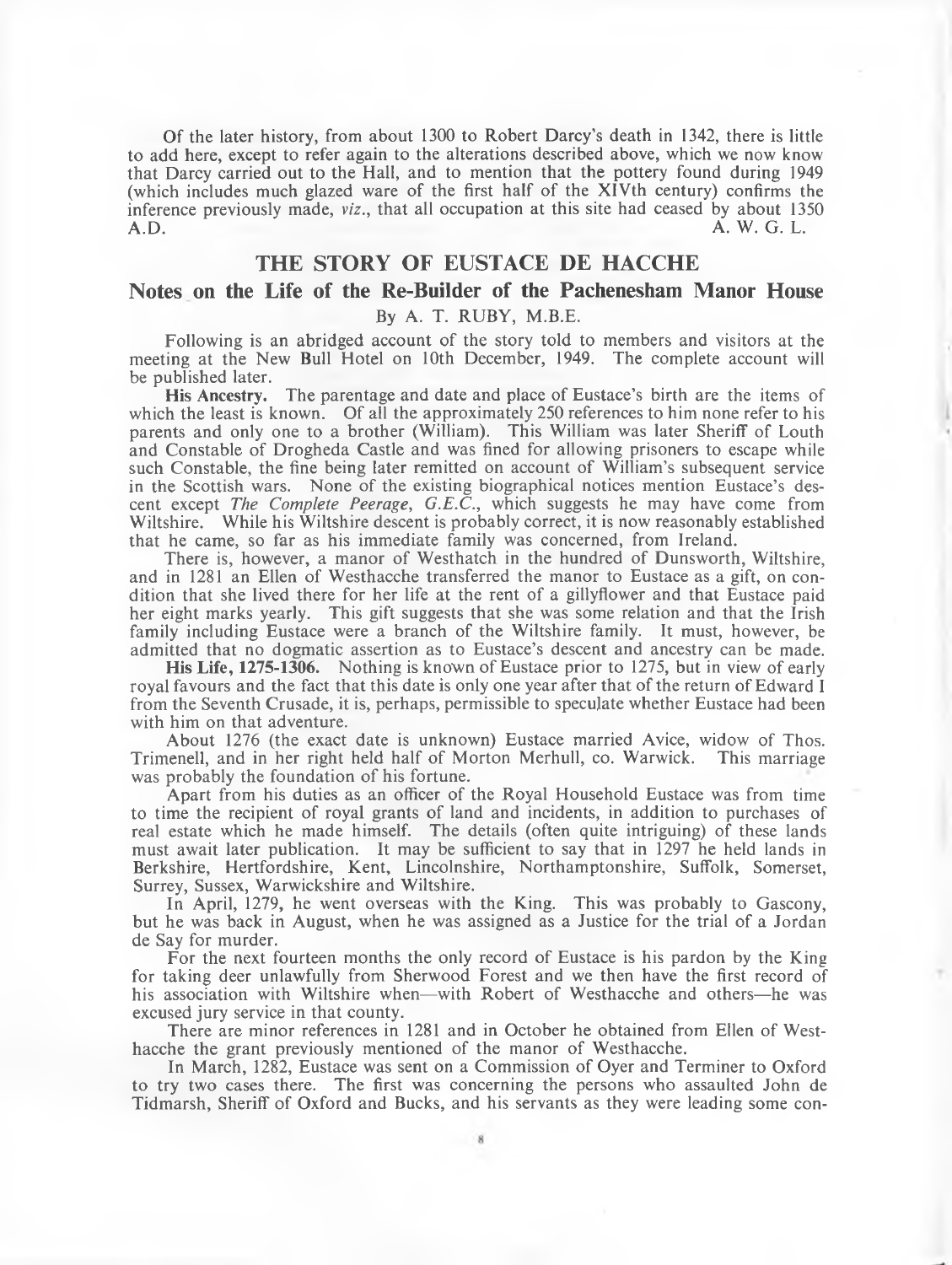victed thieves to the gallows and tried the rescue them : the second concerning the trespasses of the burgesses and others of Oxford and the scholars of the University committed upon one another !

It was at this point that Llewelyn of Wales revolted against his overlord and Edward I hurried to put down the rebellion. Eustace accompanied the King, and his presence there is also testified by his witness of several documents making grants of Welsh lands in favour of Queen Eleanor.

In February, 1284, Eustace obtained the grant of the marriage of the heirs of John de Hardredeshull (Hartshill, co. Warwick). The heir was William, then aged 14-15, and he was promptly married off to Juliana, Eustace's daughter, then 6 or 7 years old at the most.

During the subsequent winter he was in residence at Hereford Castle. There is a royal Order to the Keeper of the Hay at Hereford to pass without question the delivery to Eustace of 20 oaks for work there for the King's Consort and of 10 oaks for fuel for the King's daughters, "then in Eustace's custody." He seems to have been there as an equerry to the Queen and the Princesses.

**Pachenesham.** The years **1**286-89 can be taken as one period. During this time Edward I was absent from the Kingdom while endeavouring to make Gascony secure against the probable attacks of the new French king. Eustace did not go with him, possibly because he was detailed to look after the Princesses again. At any rate he seems to have had more time to attend to his personal affairs and most of his numerous personal transactions that are recorded occur within this period.

These years are of the most interest, however, because it was in them that Eustace came to Pachenesham Manor.

In September, 1286, Eustace bought the manor from Peter de Wateville for £100, rendering one clove gillyflower per annum and doing service to the overlord.

The reason for Eustace coming to Leatherhead is, of course, pure speculation, but it is not uninteresting to note that a certain Hugh de Kendal was rector of Leatherhead Church 1286-89. This Hugh was quite probably an official colleague of Eustace since, annexed to a grant in 1284 by Queen Eleanor, the King's mother, is a writ to Hugh de Kendal, clerk, to make out the necessary letters patent. They were acquaintances at least, since in 1288 Eustace pledged his lands in, inter alia, Surrey—the first mention of his connection with that county—to the said Hugh for 40 shillings. So perhaps it was the Rector who told Eustace of this residence replete with all medieval inconveniences !

Mr. John Harvey has reported *(see* Vol. 1, No. 2, of these *Proceedings*) the finding of a Return of *Quo Warranto* proceedings made by the hundred of Copthorne covering the period 1289-93 which includes a complaint that Eustace de Hacche, lord of the manor of Pachenesham, had made an enclosure of 18 acres of heath in the township of Leatherhead and had diverted (or stopped) the royal road to Oxshott, and another royal way leading to Kingston. In his interesting article Mr. Harvey identified the actual ground so enclosed. It seems a good example (of a minor type) of the offences which caused the King much concern on his return.

In November, 1290, Queen Eleanor, the King's Consort, died and there is little doubt, from his position in her household, that Eustace must have formed one of that melancholy cortege which brought her back for burial from Harby to Westminster.

The great event of the next year, 1291, was the birth of Eustace's first grandchild, John Hardredeshull, born at Pachenesham on St. Bartholomew's Day. His mother was then 13-14 years old and his father 21. Our knowledge of the details of the event is derived from witnesses at the Inquisition taken in 1312 as to John's proof of age. One of the witnesses was Ralph the Shepherd of Leatherhead, sixty years old in 1312, who related the delightful story that he had, some time before the boy's birth, bought from John de Cherburgh half a virgate of land in Leatherhead in the fee of Eustace, but, not having had the necessary licence from Eustace, he had been ejected from the land. When he heard of the boy's birth he decided to try to win Eustace's good graces by travelling to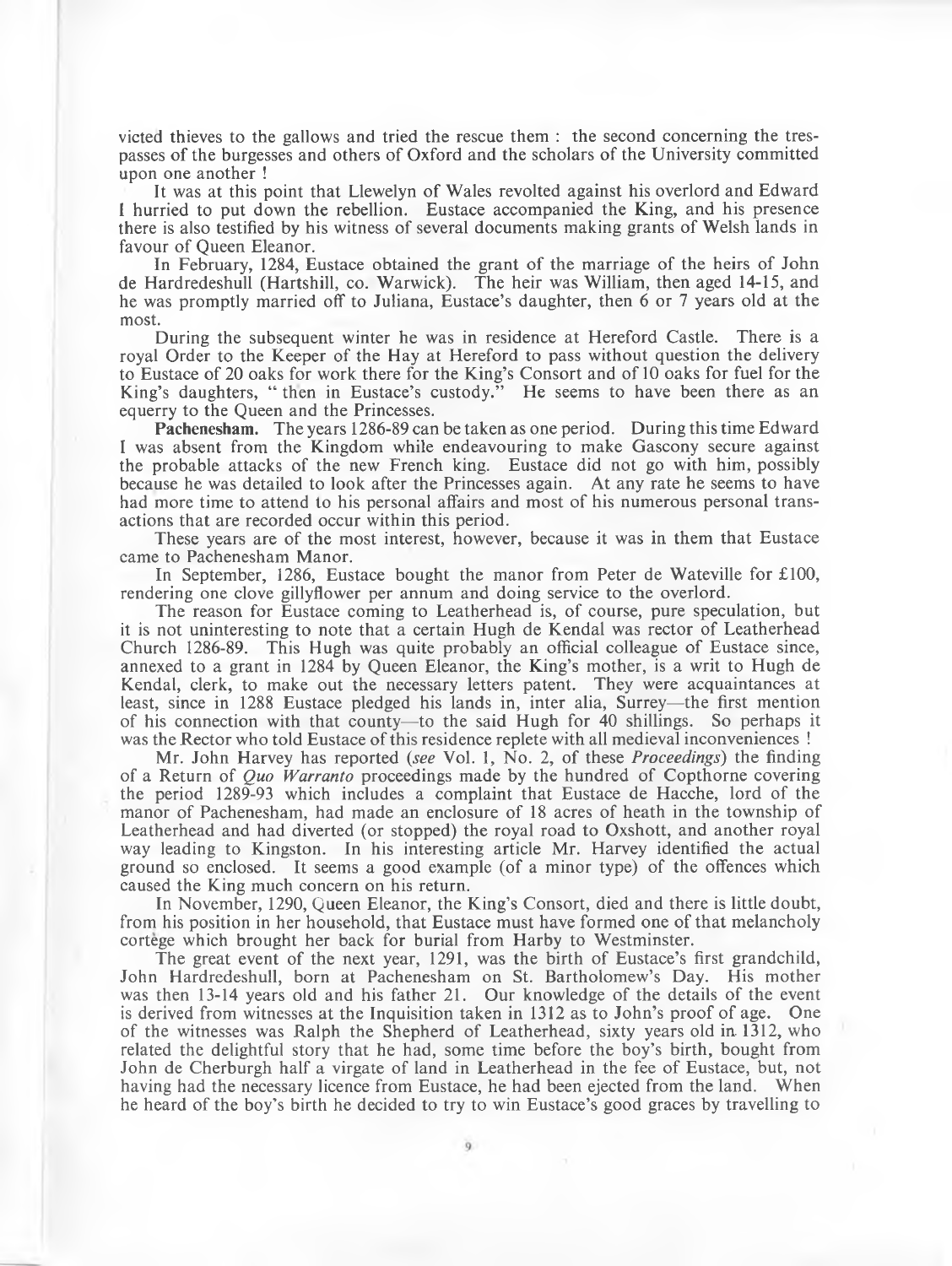London (presumably on foot), searching out his lord and giving him the glad tidings. Eustace was so overjoyed at the news that he not only gave Ralph twenty shillings but also restored the land to him.

John Hardredeshull was baptised at Leatherhead Church. Doubtless, if there was a chapel then at the manor house it was not large enough for such a grand occasion. The godfathers were John de Berewyk, the King's Justiciar (and, according to *G.E.C.,* previously Treasurer to Queen Eleanor—and probably, therefore, Eustace's " chief ") and Sir John Dabernon (son of that elder Sir John whose brass, with that of his son, is an outstanding feature of Stoke D 'Abernon Church). The godmother was Agnes, damsel of the chamber to Dame Constance Dabernon—possibly representing her mistress. It must have been a brilliant scene, the procession of mounted gentlemen in their gay clothes, perhaps hawk on fist ; the ladies, also mounted or in horse litters ; with a crowd of attendants—making their way along Randall's Road ; straight across in what is now Station Road to Borough (now Bull) Hill; then through the twisty lane of North Street and along the grass-or-field-bordered Church Street to the church. This church, then called " St. Mary's " only, was of course very different to what it is now. There was no West Tower ; just the nave with two fairly recently built aisles, each with a chapel at the east end, and a much shorter chancel. The gardens outside to the west were probably then just waste land on which, while the ceremony was going on, grooms walked the horses up and down and attendants kept back the gaping audience who were, we hope, to share in the feasting and jollity of the day.

According to the church records the Rector was then Henry de Durham, but he is not mentioned in the account of the witnesses, who said the ceremony was performed by Robert, chaplain to the Parish. One witness, John Payn, records that the clerk was also absent and that he (the witness) took his place. Mr. G. H. Smith has kindly informed me that the reason the Rector did not take the service was that, although appointed Rector, he was only a sub-deacon and not qualified to officiate !

From this time nothing is recorded of Eustace as regards his official activities until the middle of 1293. The bereaved King was immersed in the question of the Scottish succession and Eustace probably was still in the late Queen's household with, possibly, lightened duties. In the following November, 1292, he received a gift of twelve oaks from Gillingham forest " to make anew a hall."

**Pachenesham Re-built.** It is now well established from the excavations made at the site of Pachenesham manor that about this time the original manor buildings were pulled down and a new house, of timber, erected. At the same time the moat around the main buildings was excavated. There is also the fact, reported by Mr. Harvey in Vol. 1, No. 1, of these *Proceedings,* that in 1292-93 Eustace was charged with having seized the wagons and horses of strangers in the Kingston market for the purpose of carrying timber to his manor of Pachenesham. These facts make it almost certain that it was in the years 1292-93 that Eustace re-built the, manor and that it incorporated the royal gift of timber. This would have travelled up the river to Kingston, its further transportation to Pachenesham then giving rise to the problem so drastically solved by Eustace or his servants. The rebuilding was probably completed in 1293 since at Michaelmas in that year Eustace transferred Westhacche manor to his brother William.

A **Rise in Fortune.** It is reasonable to suggest, in the light of subsequent events, that the re-building of the manor house and its " embellishment " by the moat were signs of a rise in the fortunes of Eustace, both materially and in official status. No longer was he the " menial servant " as described by Dugdale *{Baronage),* and a real gentleman's residence within easy reach of Westminster was probably thought now to be a necessity.

In February, 1294, Eustace went to Gascony with Eleanor, the King's daughter, on the occasion of her marriage to the Count of Bar, and in April was appointed one of the four Commissioners to value her dower and to see that it amounted to the yearly value of 15,000 pounds of Tours. (The daughter to this marriage, Joan de Barr, was married in 1305 to John the 8th, and last, Earl of Warren and Surrey). Later on, in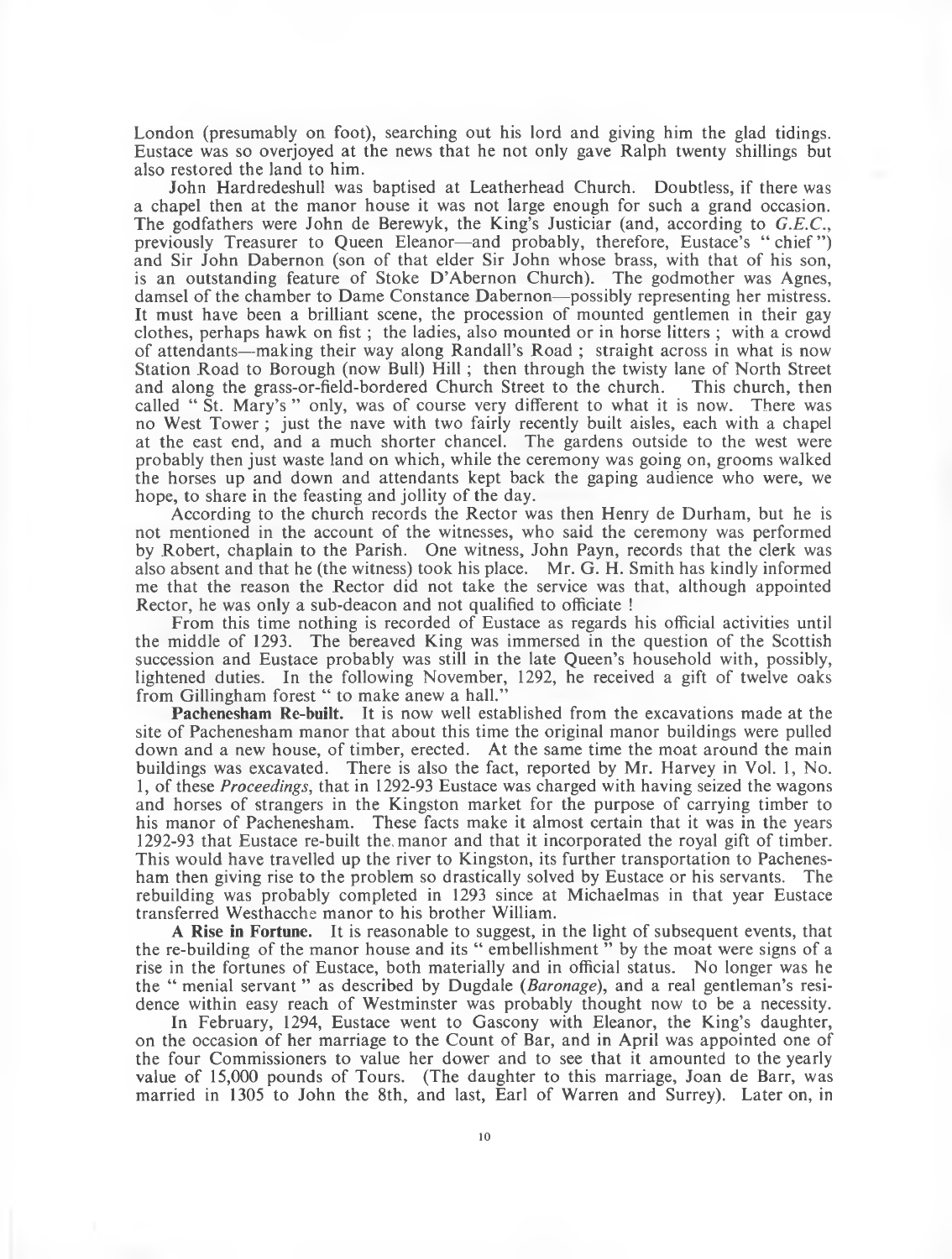September or October, he went again in the train of Edmund, the King's brother, this time accompanied by his brother William and his son-in-law William Hardredeshull.

In October Eustace was appointed Governor of Portsmouth. How long he held this office is not known, but, by the following year, open war had broken out between England and France, and Eustace remained in Gascony in the King's service during all 1295, 1296, and part, if not all, of 1297. In February of that year he was excused the tax of one-twelfth imposed by the King, because of his prompt response to the call for service overseas (*Eustace qui cum primis transfretantibus transfretavit ad partes predictas* [Vasconie]. ..). By his service in Gascony he missed the activities arising out of Balliol's revolt. Whether, while abroad, he was an active warrior, or a " brass hat " at the base, is not known, but on a later occasion the King mentioned in specific terms " the good services rendered to him in Gascony by Eustace."

In 1298 Edward I made a truce with Philip of France and determined to put down the rising in Scotland under Wallace. Eustace returned to England and probably this was the occasion on which he brought back the beautiful polychrome jug whose fragments were found at "The Mounts," Leatherhead, during the excavations.

**The Scottish Wars.** Eustace marched north with the King and took part in the memorable battle of Falkirk on 22nd July, when the English longbows, followed up by cavalry charges, routed the Scottish forces. Eustace was among the members of the King's household who had his horse killed in the battle, an animal described in the P.R.O. *Calendar of Documents relating to Scotland* as " a bay charger with a white hind foot, value 100 marks." Under Eustace's orders on this expedition were the two knights, his son-in-law William Hardredeshull and also his stepson Nicholas Trimenell, with a large number of " valetti " or esquires, all named. His brother William had not remained in Gascony, nor did he go to Scotland on this occasion, since he had been acting as Sheriff of Louth (Uriel) and Constable of Drogheda Castle since June, 1296.

In September, 1298, Eustace received a summons *as a baron* for personal military service against the Scots. This was a great event for him ; no longer was he a simple knight, he had now attained the dignity of a knight banneret.

By this time he had also been appointed as Constable of Marlborough Castle and several very interesting Orders show that he held that office for some years.

In September, 1299, he was again called for military service to muster at York on 12th November. On this occasion his brother William went with him, having ceased, prior to 13th October, to occupy his Sheriff's post in Ireland. Eustace seems to have remained on the Border until the New Year, since on 20th December he gave a receipt to the Keeper of the King's stores at Berwick-on-Tweed for a cask of wine. Evidently for the Christmas celebrations !

The year 1300 was another busy year for Eustace. There is an order, granted at the instance of Eustace, for his brother William de Hacche to be appointed as Keeper of Athlone Castle. (This William then passes from the records except for a few minor references.) Eustace was also appointed to assist three different county sheriffs to carry out an order that all knights, esquires, etc., of their respective bailiwicks owning £40 yearly of rent or lands should be warned to prepare themselves to attend the King at Carlisle at midsummer ready for military service against the Scots, on pain of forfeiture of lands. This was in January, and in April the Sheriffs (with Eustace) were ordered to do all in their power to effect compliance and to notify the King of the names of those who would and of those who would not come.

Eustace presumably attended Parliament on 6th March, and the muster at Carlisle on 24th June. He certainly took part in the successful siege of the castle of Carlaverock in July, since his name is among those there present in the King's division, of whom a medieval poet gave an account and a description of their arms. *or* a cross engrailed *gules,* and they are described by the poet :

" Baniere bel appareille Jaune a crois rouge engreellie La Eustache de Hache estoit."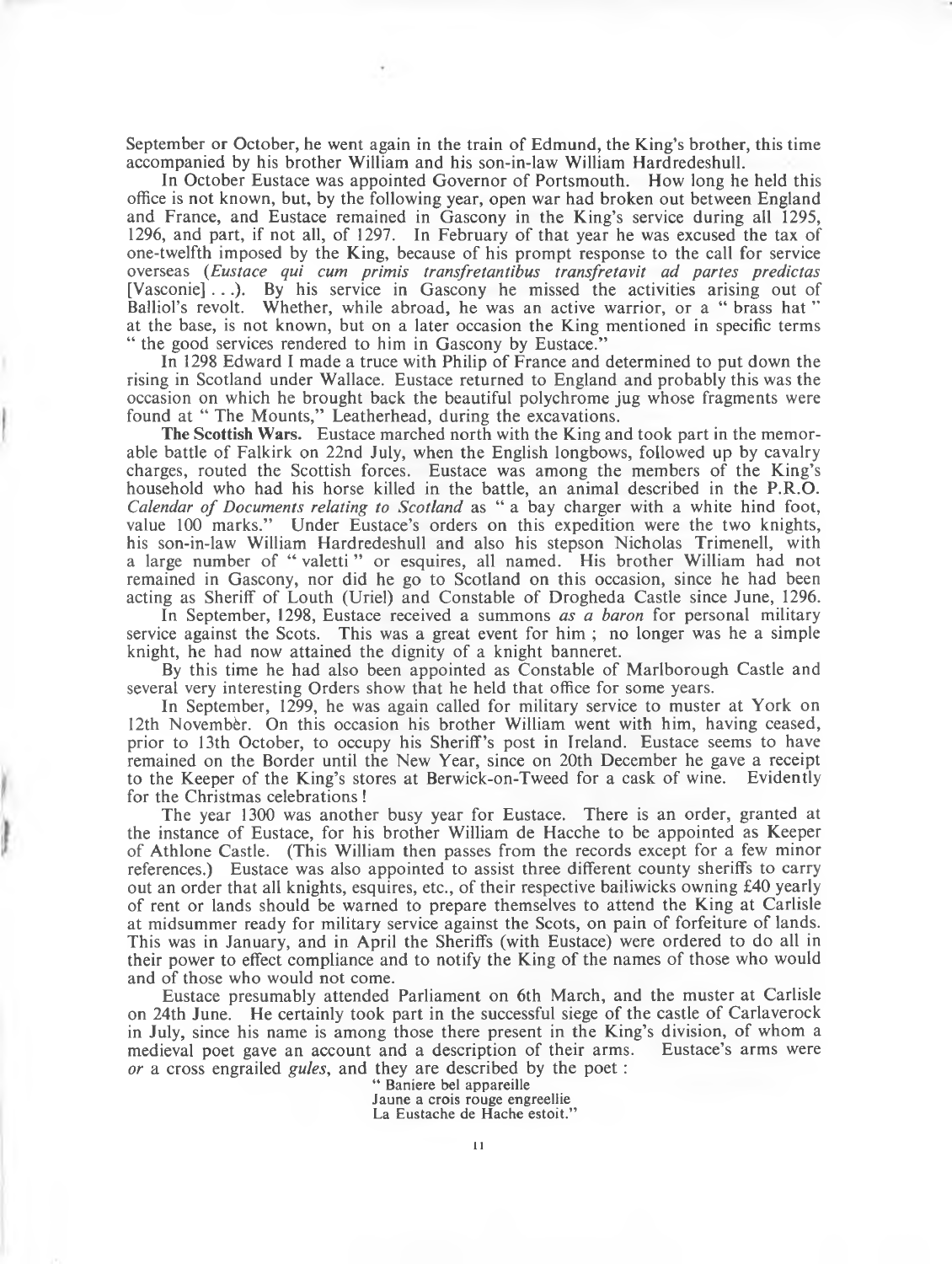On 20th January, 1301, Eustace attended the notable Parliament at Lincoln, to which he had been summoned in the previous September, to consider the recent claim by the Pope, made at the instance of the Scots themselves, to the fee of Scotland. Eustace was, himself, one of the signatories, as a member of the " communitas " of England, to the famous reply dated 12th February, 1300 (O.S.), whereby the signatories denied that the Scots Kingdom was a papal fee : firmly maintained that the supreme overlordship of that Kingdom was, by law, vested in the Kings of England : and refused to recognise any jurisdiction of the Pope in temporal matters.

The year 1302 is marked chiefly by three summons' to Parliament and, in November, a further summons for military service, to muster at Berwick-on-Tweed on 26th May, 1303.

Some time before 10th November, 1303, William Hardredeshull died and was buried in Saleby Church. His monument shows the arms of Hardredeshull and Hacche, the latter differenced with a *martlet.*

In November, 1304, Juliana (the widow), was granted a licence to re-marry "whomsoever she will of the King's allegiance," and by references in 1306 it is shown that she married a John Hansard (Haunsard).

To return to Eustace. The Royal Household were at Dunfermline in the early part of 1304 and for 1st February, 1304, is shown a warrant by the seneschal of the Household commanding the Sheriff of Edinburgh to deliver 200 trusses of hay, including twelve trusses for " Sir Eustace de la Hacche and other gentlemen-at-arms of Madame la Reyne." (By this time the King had married again, this time to Margaret of France.) In November Eustace was summoned to a Parliament at Westminster to be held on 16th February, 1305, and in September he sold Westhacche (which he had evidently recovered from his brother William) to Thomas de Abberburi.

**His Last Year.** With the rising of Robert the Bruce in Scotland, the year 1306 gave promise of much busier times for all. In April, Eustace was summoned to Westminster for treating upon an aid for making a knight of the king's eldest son, and in May Eustace was again summoned for military service to muster at Carlisle on 8th July. Whether Eustace attended the muster or not is not known, but by a royal letter of 20th September, 1306, sent to Avice, late the wife of " Mons. Eustaz. de la Hacche" and the other executors of his will, it is clear that Eustace had died before that date. This letter is interesting because it was obviously a formal letter to the executors which the King personally corrected to a form more suitable to a friend, as he evidently regarded Avice. Of what Eustace died and whether it was during the first, and successful, campaign against the Bruce is quite uncertain, but the fact that there appears to be no record of any church burial or monument suggests that he met his death on the field of battle. His age can only be conjectured, but with a record of thirty-one years of activities he must have been somewhere in his fifties at the time of his death, by no means a short life judged by the standards of that time.

His executors were his widow and Thomas de la Forde, and they petitioned the King for an " allowance of those debts which were owing for his robes, wages and horses lost in the wars of Scotland and Gascoine"; pointing out that Eustace had bequeathed much in legacies to the Holy Land and to his servants and they could not pay the legacies until they received the arrears. The petition was granted and the Keeper of the Great Wardrobe was ordered to agree the figures with the petitioners and to report to the King. The inq. p.m. is missing but we do know from other orders that the only property held in chief at Eustace's death was at Chesterton in Warwick which the King re-granted to Juliana as Eustace's heir and to her second husband, John Hansard, jointly.

One echo of Eustace was heard in 1320 when a grant was made to Stephen de Hacche, tenant of the manor of Hacche, co. Wilts, that Stephen should not be distrained upon for debts owing to the Exchequer by Eustace at the date of his death.

**His Descendants.** After Eustace's death his widow retained the manor of Pachenesham until June, 1308, when King Edward II granted the manor to his favourite, Peter de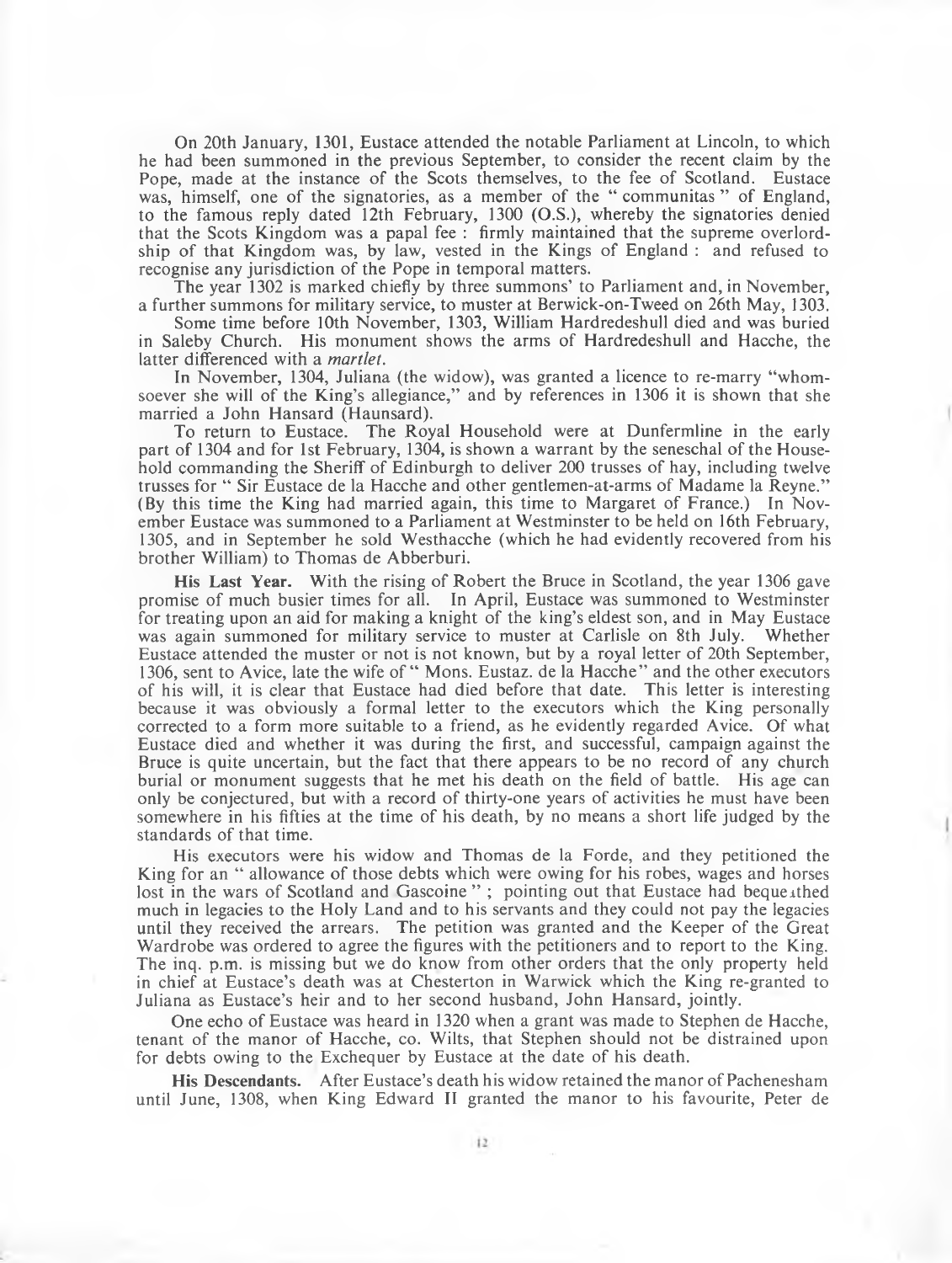Gaveston, giving Avice the manor of Rodeston, Northamptonshire, in exchange. She was still living in 1310, but the date of her death is not known.

Juliana and her husband, John Hansard, appear to have retired to their Lincolnshire properties. Her elder son, John Hardredeshull, when he came of age in 1312, took over his own inheritance in the counties of Warwick and Lincoln and, after being made a prisoner at Bannockburn, settled down on his estates. (Juliana appears to have had a second son, John Hansard.)

So things remained until 1321, when John Hansard (Juliana's husband) joined the party of the Earl of Lancaster and helped to drive the two Dispensers, the King's new favourites, into exile. A formal pardon for him for the felonies he had committed in the *"* pursuit " of the Dispensers was granted, but in 1322 the King, aroused by fresh insults, raised an army, defeated the Mortimers and recalled the Dispensers. Then at Boroughbridge he overthrew the earl in a pitched battle and promptly had him executed. A fresh Parliament in May revoked by an Act all the pardons previously granted, and John Hansard the elder was imprisoned and his lands forfeited. John was moved from one prison to another and died prior to 2nd March, 1327, possibly still in prison and most certainly destitute. An inquisition p.m. of the last mentioned date laconically states " that he held nothing of the King in chief, in fee or of any other lord."

What happened to the unfortunate Juliana is not stated.

John Hardredeshull was more cautious or, rather, more loyal than his stepfather, and in 1322 his arms \* were entered on the roll of the battle of Boroughbridge as one who had fought on the King's side.

John appears to have had, under the new King, Edward III, as successful a career as his grandfather Eustace de Hacche. *G.E.C.* records that in 1342 he was the King's lieutenant in Brittany and was in the Black Prince's division at Crecy. He assisted in the capture of Charles of Blois and was himself a prisoner of " Rolland de Dynam, chivaler " in 1347 (his second experience).

He died prior to 18th June, 1369, at the ripe old age of 77 or 78, leaving three daughters as surviving co-heirs. (His son William by his first wife and that son's line had died out before John himself had died.) John's line descended, therefore, through the marriage of one of the daughters, Elizabeth, to the Culpepers. In both the Sussex churches of Worth and Hurstpierpoint there are Culpeper tombs of the XVth century (or later) showing their coat-of-arms, incorporating the Hardredeshall arms in the second quarter, and the de Hacche arms (differenced by a martlet) in the third quarter.

**Summary.** The story of Eustace de Hacche is a typical one of his period. While the statement must be made with all reserve, it is reasonable to regard Eustace as of an Irish family with probably west country ancestors ; as having been a soldier of fortune rather than a " Knight of the Shires " ; as spending most of his life as an official of the King's Household attached more often than not to the Queen's retinue.

Too much emphasis must not be laid on the various royal gifts of venison and timber, or the pardons for trespasses and the tax remissions which are recorded. The fact stands, however, that Eustace remained throughout his life a loyal and faithful servant of the King, and retained his royal master's trust and esteem until he died. Leatherhead has no reason to be ashamed of its connection, however transient, with Sir Eustace de Hacche. A. T. R. Hacche. A. T. R.

\* Argent : un cheveroun sable, poudree des merles de gules.

#### **REPORT OF GROUP " E " : Natural History**

**MEMBERSHIP** of the Group continues to be small (about nine active members) but, in spite of this, considerable interest has been shown during the year.<br>Four indeer meetings were held during the winter, At one of these Mr this, considerable interest has been shown during the year.

Four indoor meetings were held during the winter. At one of these Mr. A. Norkett (of the Natural History Museum) gave a most interesting talk on mosses. The talk was followed by demonstrations of living specimens, some of which were shown under the microscope. Mr. Norkett pointed out that this district is very rich in *Bryophytes* and that within a few miles' radius of Leatherhead all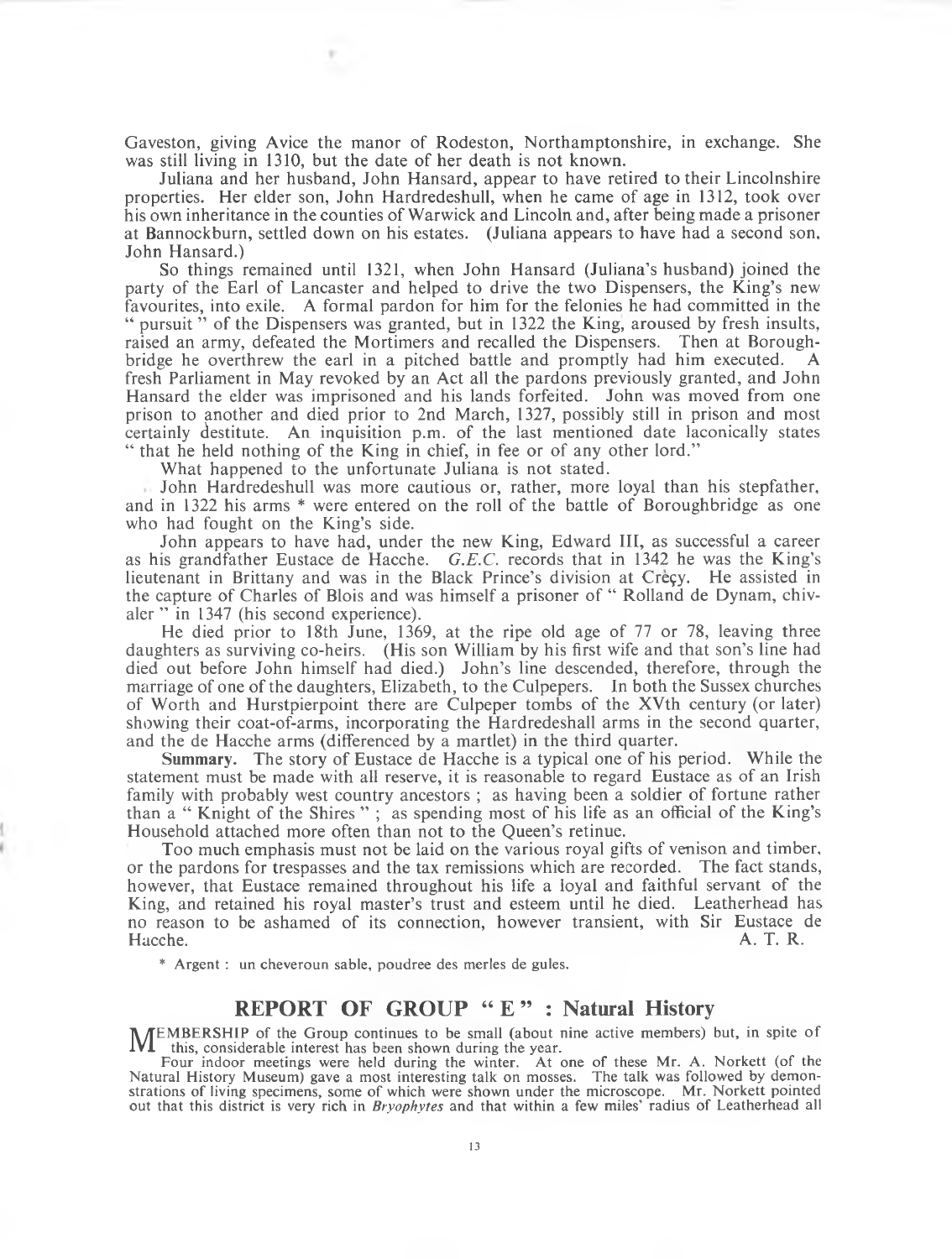except a very few of the recorded English species can be found. Boxhill and Norbury Park are, in particular, rich hunting grounds for these little plants—some rare specimens being found in the former locality.

Another meeting was held at The Old Quarry, by kind invitation of Capt. Lowther, who talked to the Group about his collection of plants and fossils made in Ashtead over a period of twenty years, and gave a survey of the changes in vegetation and fauna in the quarry itself during this time.

Several out-of-door meetings were held during the summer. The first of these was led by Mr. J. E. Dallas one Saturday afternoon in May. During this walk from Mill Way to Mickleham Mr. Dallas pointed out the habitats of many interesting, and some rare, plants. Many species of wild orchids were noted.

As the number of active workers is small it has been decided to concentrate observations on three selected areas within the district and to visit these at monthly intervals throughout the year. It is hoped that in time the size of the areas can be extended. The three regions chosen are those in which fairly rapid changes in vegetation are taking place.

On one—a part of Headley Heath—the natural heath vegetation was destroyed by war-time tank exercises. Re-colonisation of the sandy expanse is now taking place, and the vegetation is largely composed of mosses. Maps and records have been made in order that the sequence of vegetational change can be followed.

The second region is the stretch of Mickleham Down which was ploughed and cultivated by the Surrey Agricultural Committee, and is now returned to grass, and the woodland adjoining it. A small area of original downland remains in the vicinity, and here the typical chalk plants—viper's bugloss, dropwort, squinancy wort, etc.—continue to flourish. The records will show whether they are able to invade and establish themselves in the new grass on the ploughed land, or whether they are dying out. In addition to records of flowering plants, a collection of fungi was made in this area in the autumn. It is hoped to make a fungus foray an annual feature.

On the slope of White Hill, above Headley Lane, the vegetation is changing rapidly and this has been chosen as the third observational area. During the summer of 1949 many of the less common chalk plants, such as *Ajuga chamaepitys*, the ground pine, and *Iberis amara*, wild candytuft, were more plentiful than usual. Records and counts were made on which changes in succession and fluctuations in occurrence can be based. Many of these chalk-loving plants, such as *Ajuga chamaepitys,* are " southern continental " species, and in the British Isles are found only in this south-east corner of England. Here they are at their northern limit and are consequently at the mercy of small climatic variations. In a cool wet summer they are unable to mature and set viable seed. One would expect therefore after a hot dry summer, such as that of 1949, there would be an increase of such plants in the neighbourhood.

While some members concentrate on special tasks (Mrs. Steventon is gathering information on the orchids of the district, and Mr. S. Fortescue continues to keep the ornithological records) others prefer the historical approach.

It is hoped in time to obtain information concerning the changes in agricultural practice in the district, with the consequent effect on the natural vegetation and fauna. It is known, for instance, that in the XVIIIth century hops and oats were grown extensively, the oats being sent to London for the manufacture of ship's biscuits for the navy. Also, sheep rearing was once carried on over the North Downs as well as the South. The search for this kind of information can be carried on in the winter months, and by those who find it more difficult to join in the out-of-door activities.

M. P. T.

#### **FETCHAM IN VICTORIAN TIMES—2**

#### By A. J. GINGER

FETCHAM Church of England School, at which I was a pupil in the '90's, was simply the old part<br>The of the present building with the addition of a dwelling house (now demolished) for the school-<br>master and his fame of the present building with the addition of a dwelling house (now demolished) for the schoolmaster and his family. Our Schoolmaster, a Mr. Constable, was a remarkable man and his fame as a teacher spread abroad, at least as far as Leatherhead. Some Leatherhead boys, sons of a tradesman, were permitted to join the school. Then my father obtained my entry and one or two more Leatherhead boys followed.

We were a privileged band of outsiders and we mixed happily with kindred spirits among the Fetcham boys and girls. It was, of course, a genuine co-educational establishment, and Mr. Constable's teaching methods were considerably ahead of his time. He installed a lovely library of reading books —adventure stories etc.—encouraged us to take an interest in current affairs and conducted a daily quiz on general knowledge and other subjects. For the quiz he gave a weekly prize (usually a popular weekly) to the child with the best marks. He introduced French and Physiology as extra subjects beyond the elementary school curriculum.

The straight-laced Victorian school governors, who included amongst them the Rector's wife, Lady Moon, were dreadfully shocked when they became aware that the proletarian boys and girls of the village were, altogether, learning all about the insides of the human body. So, just as we were becoming interested in the blood stream and the digestive organs an end was put to these fascinating studies.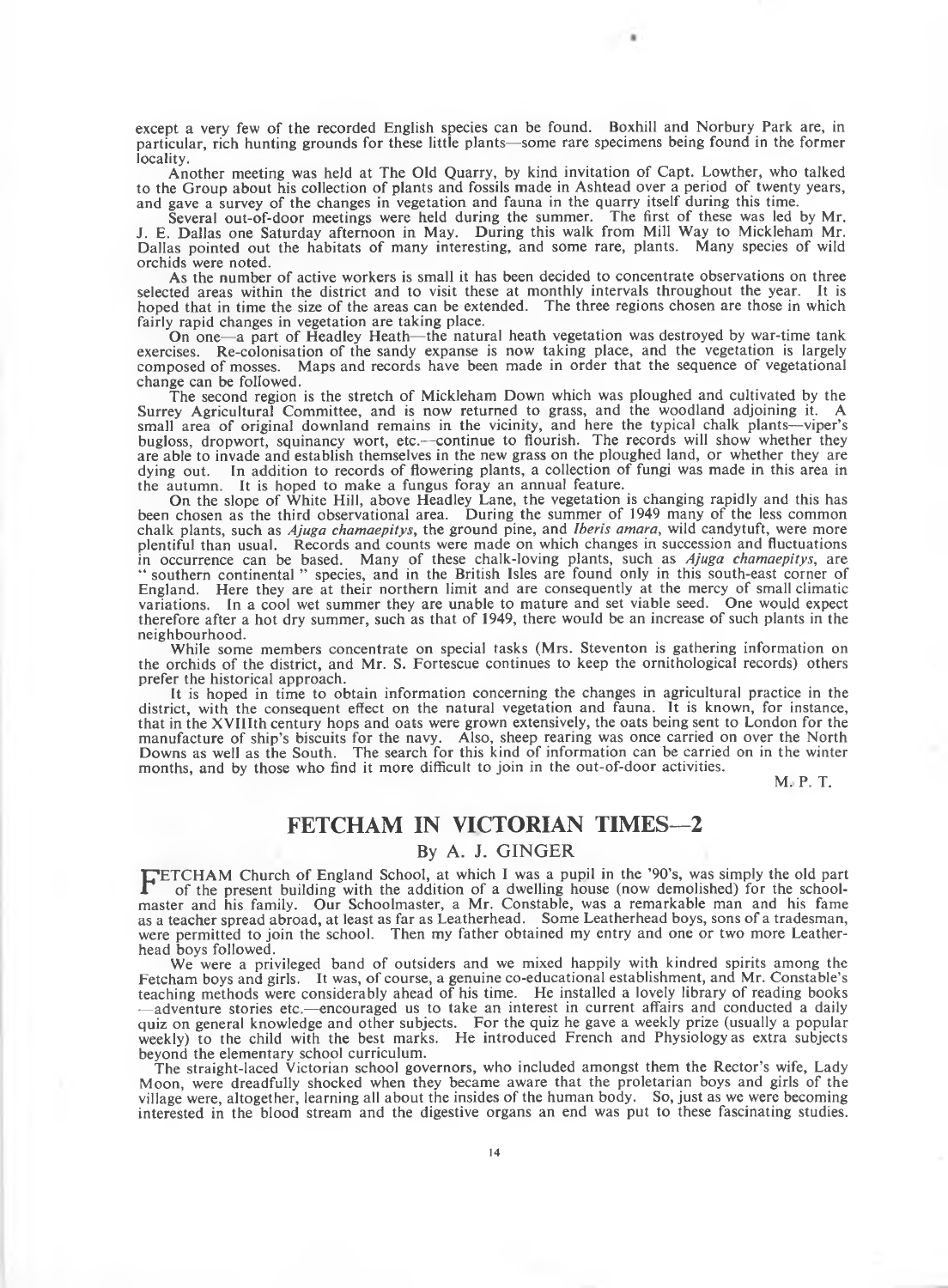Some authorities today favour the survival of dialect English; Mr. Constable had contrary views and strongly disapproved of the uncouth speech of the country children. He endeavoured to give us a level standard speech ; something like that of our B.B.C. announcers today. Mouths well open, rounded vowels, no dropped aitches and no bad grammar or slang was the rule in school. In ridicule of our country twang he would grossly imitate it in this fashion—" Daa-own, araa-ound abaa-out the taa-own  $\%$  and then contrast it by the standard way—" DOwn arOund abOut the tOwn." Some London friends of the church organist, who attended service at Fetcham, gave our schoolmaster high praise for the excellent enunciation of the choristers.

Mr. Constable gave up his hard task of trying to raise a spark of intelligence in the wooden heads of country bumpkins and so left Fetcham to devote the rest of his career teaching slum children in the East End of London.

Church life in Fetcham was always an interesting and happy one for me. Having been a probationer chorister at the new All Saints Church, Leatherhead, on going to Fetcham I was promptly recruited for the village church choir where 1 remained until my voice broke. Our organist was a gifted musician and an excellent choirmaster. Those of us who were the principal boys would attend for special voice-production training at his Leatherhead home in addition to the weekly choir practice at church. He was, unhappily, rather fond of the bottle and on occasions was known to be totally incapable of playing or conducting. Except for this failing our organist was a likeable man. We loved to walk with him and listen to his spirited and interesting conversation. He died while still young.

On practice nights we Leatherhead members of Fetcham Choir—there were four of us—enjoyed a treat denied to our village confreres. Sir Edward Moon gave the order that, because of the great distance (one mile) we had to walk, tea was to be provided for us each practice night. So, after school, instead of going home we went to the Rectory house (now known as the Ballards—*Ed.).* There, standing at the kitchen table, we were supplied with large mugs of tea and a plentiful supply of beautiful bread and butter and plum cake. The clean, attractive smell of that large kitchen, the delicious odour of rich foods in preparation for the evening dinner, the beautifully polished copper cooking utensils, the neat and pretty maids and the buxom cook are memories which remain always.

As choir practice did not start early we had considerable time on our hands, after our Rectory tea, in which to get into mischief and to play games. We took with us the ornate church door keys (part of our duty was to open the vestry door) and when the evenings were light we climbed up into the rickety, disused belfry and out on to the tower roof. We were surprised to discover six bells hung there in the ruinous chamber—only a tiny tinkle of three notes had we ever heard.



FETCHAM CHURCH about 1809. From a coloured engraving published by F. W. L. Stockdale, dated May 1, 1809, and sold by W. T. Testolini, Cornhill.

*In the possession of Miss Phyllis Morgan*, *Fetcham.*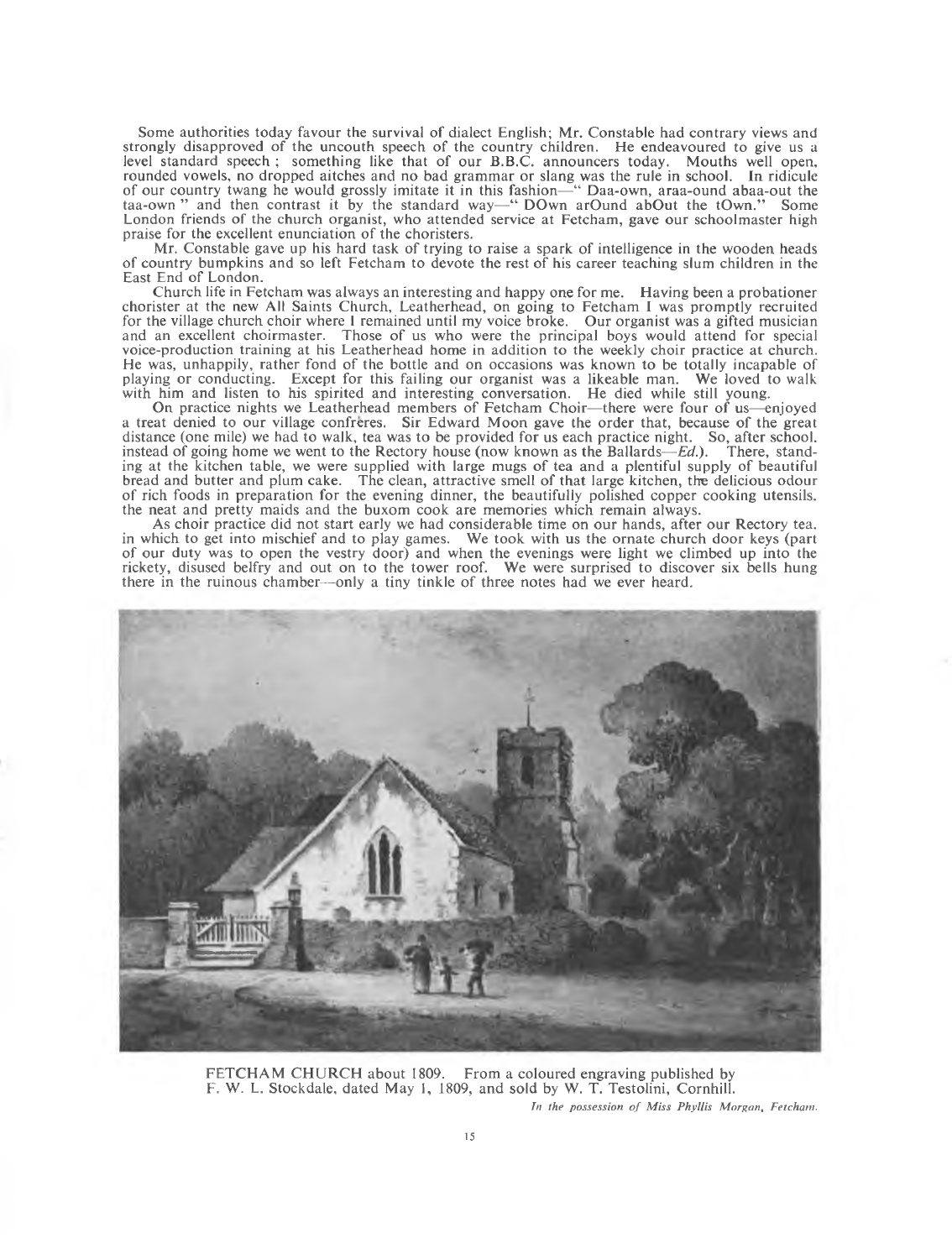One of our mischievous games was to prepare shocks for other boys with Farmer Dodge's mangel wurzels. We carved out grotesque eyes, nose and teeth in the mangel's skin, scooped out a cavity at the back and into this placed a stump of tallow candle taken from the vestry stocks. With the mangel wurzel lit up and placed on a tomb-stone, and hiding in the adjoining yew trees, making suitable howling noises, we guaranteed ourselves excellent fun. Unfortunately, like all criminals, we left clues which gave us away. The candlefat ran out on to the marble tomb of a departed village gentleman, and the gardener to the deceased person made enquiries about the desecration. (Probably he had obtained information on the facts willingly given by our victims.) So we, the real culprits, were hauled up by the schoolmaster and examined by the accusing gardener. Of course, no one knew anything about the affair, but we were each and all promised suitable punishment should the offence be repeated.

It was always a delightful event to me as a choirboy to function at a full choral service of a fashionable wedding, when the church would be decorated with flowers and the pews filled by grand folk from London and the County, all splendidly arrayed. Another great church occasion was the Annual Choir festival of the Leatherhead Rural Deanery, when the massed choirs of eighteen parishes (Leatherhead Deanery then embraced Epsom and beyond) assembled at the Parish Church. Fetcham and Banstead choirs were the most resplendently robed of all, for we alone wore purple cassocks instead of the usual black.

The main route to Fetcham Church in those days was via the Squire's drive (entrance opposite the " Salt Box ") past his mansion and up some steps built in the grave-yard wall. The Squire did not object to the devout villagers taking a direct and easy walk to church instead of the roundabout route via Ridgeway and the Park which is now necessary.

Attached to the church were some quaint characters. Old " Dicky " Carnarton, formerly schoolmaster, sang in the choir alternately a cracked alto and a teethy tenor as the fancy pleased him. A great, rich double bass was " Puffer " Luff, the blacksmith. He was a short, stout man and got his nickname from his habit of puffing and blowing his breath as he worked or walked along. What a fine singer he was ! Ever in demand at local concerts and, when needed, for special services at the Parish Church, Leatherhead. Poor " Puffer " was found drowned in the Mill race one morning.

The quaintest character of all at Fetcham Church was bell-ringer and organ blower, Walter  $\tilde{R}$ ye; a big, black-haired, black-bearded man with a queer, long, striding gait. He had an impediment in his speech, a violent temper and was considered to be a madman. Walter was for ever threatening to murder his mocking torm entors, the village boys. But if one spoke kindly to him he turned out to be a gentle and kindly fellow himself.

There was also a local softy known everywhere in the district. No one knew of his place of abode (it was probably under the haystacks), his family or his true name. We called him "Happy Jack."

Happy laughed aloud and spoke or shouted his thoughts as he ambled along; he scarcely ever walked. He was a great runner and followed the hounds afoot for miles. Sometimes, he would arrive at the meet attired in full hunting rig—red coat, velvet cap, and white breeches—but in the evening his finery would be all mud-spoilt. At Epsom races Happy would be always found there singing and shouting as he rubbed down tethered horses and ponies. Horses and Happy Jack were inseparables. At election times he would appear in Leatherhead's streets, bedecked with sandwich boards, shouting " Vote for Dr. Davis " (a candidate for the Urban Council).

One day Happy Jack appeared before the magistrate at Epsom. Said the magistrate to Happy—- " You were here again for using bad language a few weeks ago. I warned you then it would be your last chance.'

Happy Jack—" If you let me off, Y our Worship, I'll go right out of the country."

The magistrate—" Where will you go ?"<br>Happy Jack—" I'll go right the other side of Bookham."

Reference to Epsom Police Court recalls my own appearance there as witness. My first job in life was that of assistant at Fetcham Post Office, then established at the School House. Mr. Constable held the dual post of schoolmaster and sub-postmaster. Mine was not a very busy job but we dealt with many more telegrams in those days when the telephone was in its infancy. The telegrams were received and sent by means of a primitive telephone joined in omnibus fashion to Leatherhead, Fetcham, Bookham and Effingham. The telegraph messenger's duties were performed by Edie, Mrs. Constable's domestic help. If Edie happened to be out on a long delivery, say as far as Roaring House Farm, and another message arrived, then I abandoned the office to become telegraph boy myself. There could be no delays in the swift telegraph service of those days.

Much of our telegraph traffic concerned the ordering of victuals for the gentry, business telegrams for the City gentlemen of the village, and betting. The Colonel and various men servants in the big houses were frequent users of the telegraph for the latter purpose.

One of our betting telegram customers was, to my astonishment, a village youth who had obtained the post of hall boy at Squire Hankey's house. Perhaps you may not all know what is a hall boy." He is the " boots " or junior male servant serving a kind of apprenticeship for the grade of footman. He proceeds upwards in his career as a high class menial via the posts of underfootman and first footman to the exalted and dignified position of butler. Or perhaps he may become a gentleman's valet or " Courier."

Perhaps our young Park House hall boy's selections had not been coming home fast enough to give him a fortune so he took to dishonesty to cover his losses. One day he came to the Post Office and boldly demanded that I should change a cheque for him. Knowing me so well, he no doubt,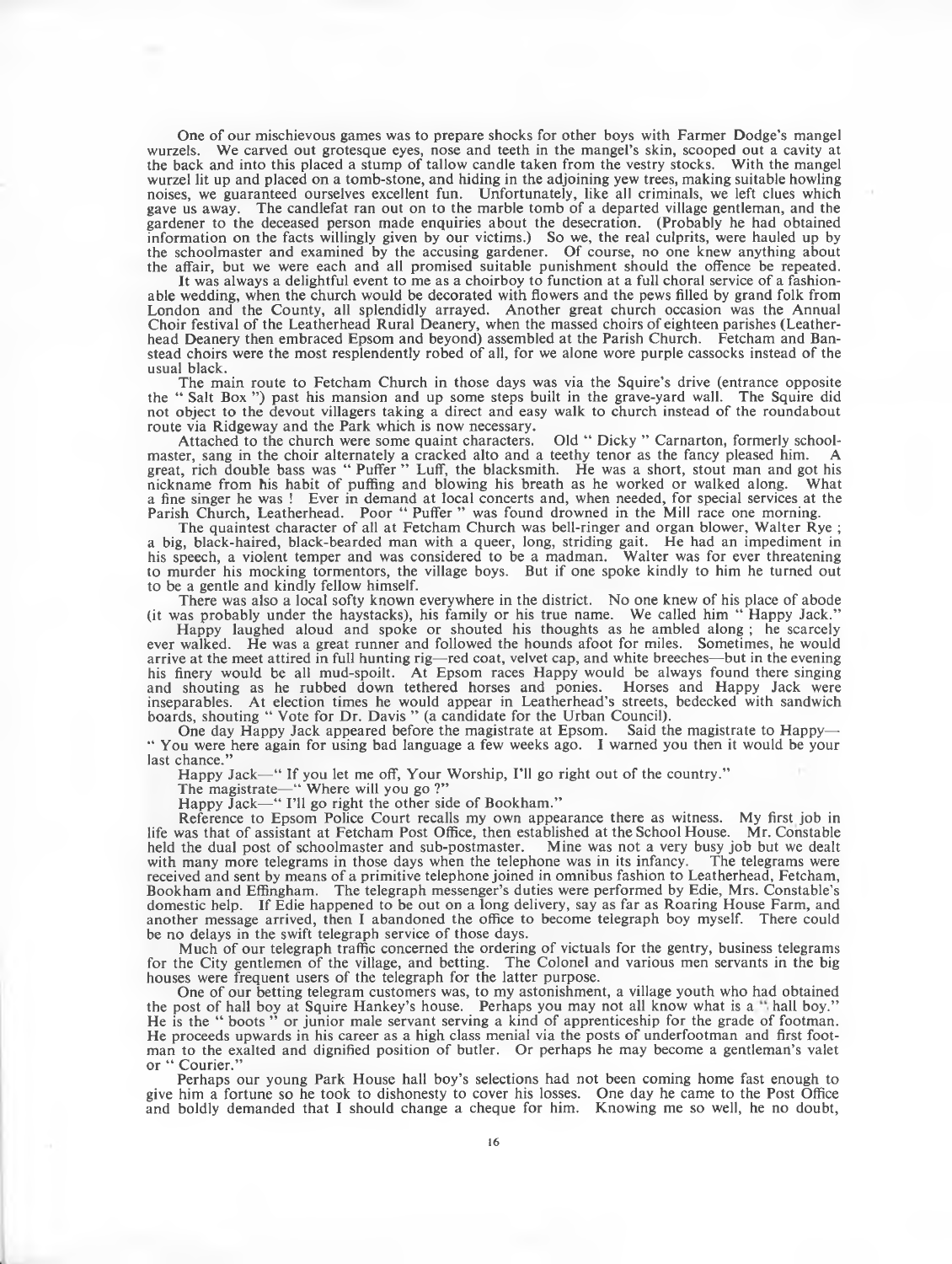considered me " easy " and a " sucker." To his surprise, great annoyance and contempt 1 refused ; telling him I was not permitted to change cheques. A few days later the Police Inspector from Leatherhead and a constable interviewed me about the stolen cheque affair and so I had to attend at Epsom Police Court. The defendant did not appear, he had absconded to distant parts and I never set eyes on him again.

The gipsies, as always, liked our part of the country with its many commons and—the greatest venue for all nomads—Epsom Downs at race time. The land where Cleeve R oad Council Estate. Leatherhead Common, has been built was their usual camping ground. No one seemed to disturb them during their frequent and large encampments there.

My dislike for and fear of gipsies dated from the time when I was warned that they stole everything, including naughty little children. One Saturday evening in winter during a great frost, I was sent<br>to fetch my sister's Sunday boots from the snob. Returning, I stayed to slide on Bradmere and down the snowy hillside with the tobogganers. So I placed the mended boots beside a post and time flew while the fun went on. There were some gipsy boys from the Common encampment also enjoying a slide and when at last I started for home—where were my sister's Sunday boots ?

Gipsies used to appear in the police courts fairly regularly, as did also the poachers. I knew several families in the district who notoriously produced a poacher or two—ne'er-do-well workshies. Lack of food in the poor families and the proper means to purchase it were common in the Victorian days of astounding prosperity and plenty. The poachers saw that good food in plenty was running wild about the fields, commons and woods and all so-easy to obtain by trapping. It was only necessary to walk down the lane to Roaring House Farm by moonlight to see multitudes of hares and rabbits scampering over the brow of the hill. So why not take a few from such a bounteous supply? But take a few from such a bounteous supply ? these game were all " preserved " for shooting, and to take a wild rabbit home for the boiling pot was heinous and a punishable crime.

As a boy I used to look upon these noted poachers with horror and alarm. So also did I look upon those poor men and womenfolk, mostly domiciled on Leatherhead Common, who used to walk about the roads (in summer time usually) barefooted.

To be so poor—and my own family was by no means well off—was to my mind shameful. Often in the night I was troubled with bad dreams in which I was walking the streets in my bare feet and dreading to be seen.

The poverty of the poorer classes in those times seriously troubled some of the more comfortably circumstanced people. One heard much about Charity and " Helping the Needy." The Fetcham ladies did good work during the winter months at the Reading Room where they provided, and served free, hot pea soup for the poor folk and schoolchildren. 1 partook of so much pea soup in those



#### RECTOR OF FETCHAM, 1683-1720.

Rev. Hugh Shortridge, D.D. Of a Devon family. he matriculated at Exeter College, Oxford, in the dining hall of which hangs this portrait. He acquired the Manor of Slyfield in 1700 and died there. His bequests are recorded on a tablet in Great Bookham church.

winter days that the taste of this nourishing food became ever afterwards distasteful to me.

We have in many recent years been so familiar with tragedy and distress, in the great wars and upon roads, that we have become inured to such things. The wireless each day now gives details of our roads, that we have become inured to such things. some fatal road accident. In the days of my childhood road accidents were so infrequent that each isolated case was an event and a sensation to be much talked about. The road then belonged to pedestrians as much as to the horse riders and drivers. We did not keep to the right or left but walked abreast fearlessly on the crown of the road till some carriage or cart hove in sight, for then no speeding motors had ever been heard of. You have read or heard about the flagman who, by law, must proceed in front of every mechanically propelled vehicle or engine using the roads which exceeded so many miles per hour, but I saw many a flagman in front of a steam roller or traction engine when I was a child.

The nineties saw the coming of vast hordes of cyclists after Dunlop had invented his pneumatic tyre. They were the original " road hogs " and the first great danger to life and limb on the King's Highway. On Saturdays and Sundays Leatherhead was crowded with London cycle club members who made it one of their favourite venues, and their noisy behaviour and their women companions dressed in billowy bloomers inspired our contempt. My Calvinistic grandm other, who as a girl came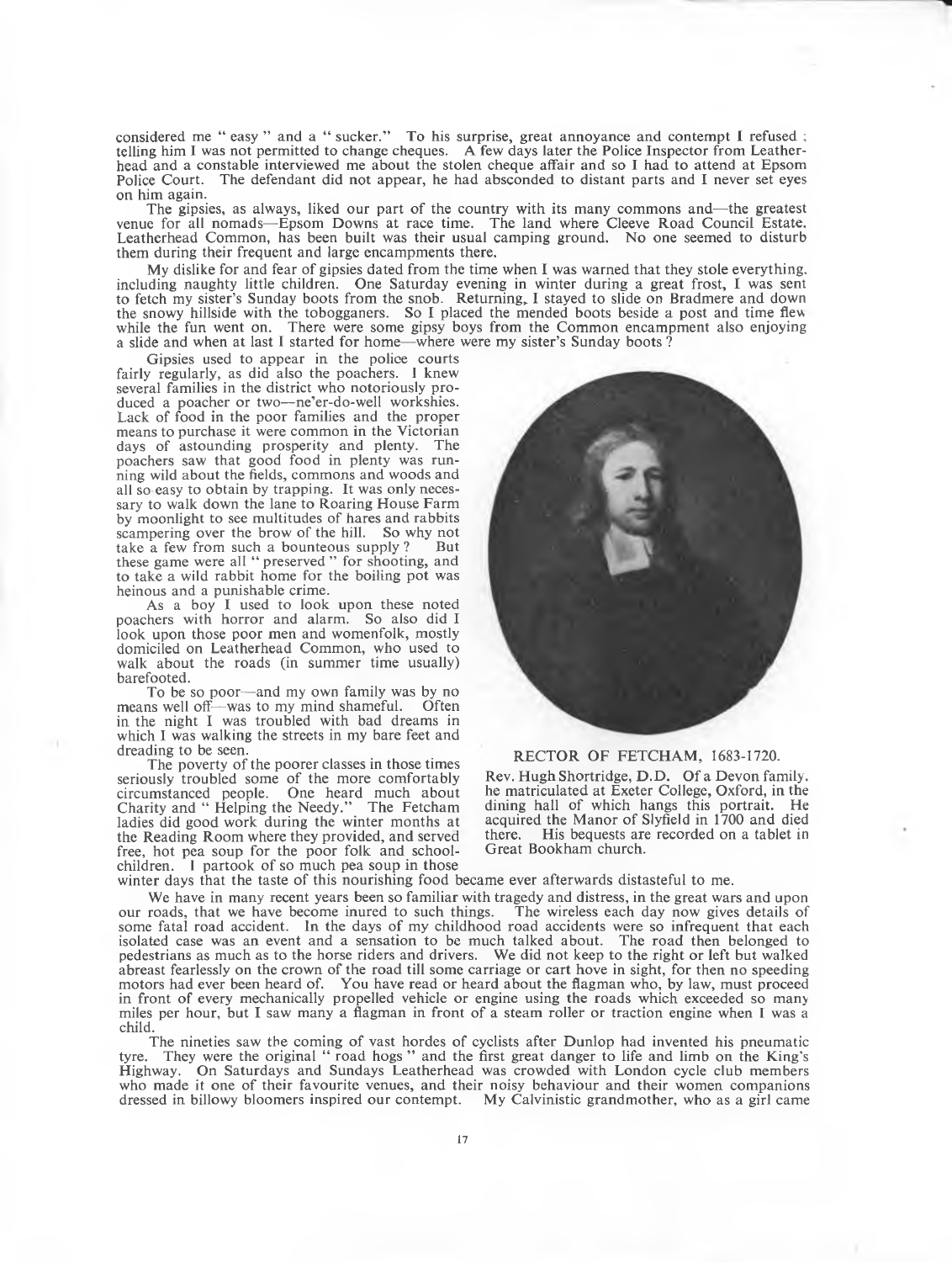up to London from Stevenage in a stage coach before railways were built, held the view that a woman who cycled was doomed to perdition.

Two bad accidents which took place in Fetcham left a mark on our minds. Mrs. Miller, of the Mansion House, Leatherhead, and a friend were taking a drive along the Cobham Road in their landau driven by burly coachman Castleman. The horse bolted and dashed into the bank just past School Lane. The carriage overturned and poor Castleman was severely injured ; both his legs having to be amputated. The ladies escaped but the details of that accident shocked everybody

Another accident proved even more serious. A poor Fetcham boy, a schoolfellow of mine, used to earn a shilling or two each Saturday helping a Leatherhead tradesman on his rounds delivering goods. In River Lane, one day, the boy slipped and fell while mounting the cart as it was moving. The wheel passed over his body. Just a simple tumble from a lightweight vehicle, not a violent impact with a fast car, but the boy was killed. Our Rector made a touching reference to his loss in the sermon

on Sunday. Poor " Puffer " Luff's tragic drowning while at work on the Mill (previously mentioned) made a great sensation and so did another village tragedy, that of one of the maids at General de Tessier's house Fetcham Grove, (now the Green Domino—*Ed.*). From my choir stall seat I used to see and admire her, a tall, beautiful girl, every Sunday, for she was a regular churchgoer. The poor girl's

dead body was found one day on the line near Norbury Tunnel. The two hundred-years-old murder of a girl in Dead W oman's Lane was still talked about in my time and so was the traction engine disaster on Hawks Hill of years before. On the side where the Water Company's plant now exists there used to be a deep chalk pit amongst the trees. A traction engine was going downhill one day when the driver lost control, the engine swerved, dashed into the fence and toppled over upside down into the chalk pit, killing the driver. The horror of that accident filled my mind always whenever I passed by the gloomy pit.

Such few and isolated tragedies of the Village were events which moved us greatly in the days when almost the only excitement on the roads was a bolting horse or a speeding bicyclist.

Perhaps you may wonder how the name " Reading Room " was given to the small building by the railway arch in Cobham Road.

One of the most popular diversions of Victorian times in villages and towns was the " Penny Readings." One paid a penny fee to go into a school, or hall, to listen to a gentleman at a lectern reading from the works of popular authors such as Charles Dickens. My first introduction to Dickens was obtained in this way. Not a very exciting diversion compared with the modern cinema but we thought it wonderful and crowded the halls on these occasions. Sometimes there would be the added excitement of a magic lantern. My guess therefore (but it was only a guess) is, that " Reading Rooms" were established mainly for the " Penny Readings " rather than a place in which to sit and read newspapers and periodicals.

These are some of the impressions of Fetcham village and district which I gained in my childhood days. If in this picture of the past I seem to present it in pleasanter colours—to prefer the old to the new and to regret the many changes—it is perhaps but the usual prejudice of the elderly who are never tired of telling their juniors " *Those* were the days when I was young."

If we had a truly rural Fetcham in Victorian days we also lacked many good things. There was dust on the roads in summer and mud in winter. The sanitary system was vile. Well water was not unknown ; heating and lighting was primitive—the church was lit by candlelight and the cottages by oil lamps— and there was no street lighting in the village. Leatherhead streets were lit by gas but in the poor dwellings there was only the colza-oil lamp. Until main drainage was introduced at the beginning of this century Leatherhead's sanitary system was also horribly crude. Today you have all the modern comforts and gadgets and decent dry dwellings instead of damp, if picturesque, ivyclad cottages.

We could not go back to pretty old Fetcham if we wished, but modern Fetcham is not to be despised for, in its newer form, Nature and Man are together giving it another kind of beauty. There is still left all around in every direction some of the loveliest country in the South of England, and my chief regret is that I do not still live in your ever charming Fetcham.

A. J. GINGER.

## **LOCAL INCIDENTS OF TENURE**

#### By S. E. D. FORTESCUE

The incidents of tenure between the Crown and the Tenants in capite and the manorial services rendered by the villeins to the Lords of the Manors appear, from the V.C.H. accounts, to have been commuted for money payments at an early date *(i.e.,* by *circa* 1500 A.D.) in the manors of the five parishes of the Leatherhead District.

Possibly the most interesting of the manors is that of Pachesham in Leatherhead of which the Bishop of Bayeux was the overlord at the time of the Domesday Survey. This manor later came into nossession of the Crown and King John in 1203 made a grant for the rent of a sparrowhawk. Later possession of the Crown and King John in 1203 made a grant for the rent of a sparrowhawk. in the reign of Henry III the rent appears to have become divided into three serjeanties, and a William Frankelen had to provide a pavilion or hall in which to hold the County Court, Walter Le Hore had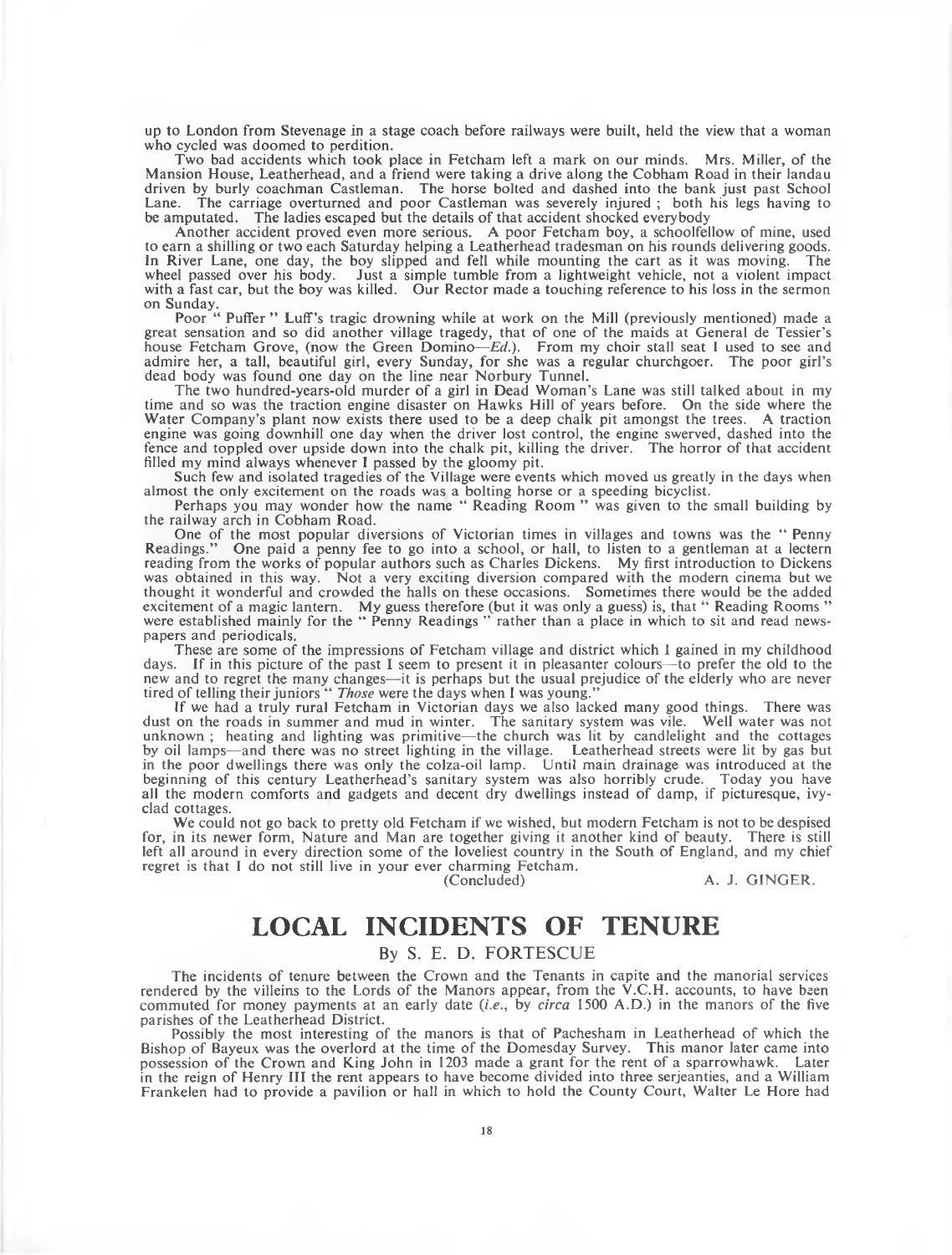to maintain a prison to lodge persons condemned at the Sheriff's tourn, and William de Oxencroft had to provide a cattle pound when any cattle should be taken for the debt of our Lord the King.

The Manor of Thorncroft was held for half a Knight's fee and came into the possession of the founder of Merton College in 1267.

The Manor of Fetcham is mentioned in the Domesday Survey when it was held as three separate sections, one by the King, another by Odo of Bayeux and the third by Oswold of Thegn, but by what<br>service is not stated. These three parts appeared to become merged in the Crown by the time of the<br>accession of Edward IV. I Court probably represents the portion which was held of Edward the Confessor by Oswold and was retained by him in chief after the Conquest. The Prior of Merton, as a successor in title to Oswold, granted his interest in one of the Mills together with an acre of land in payment of 5/0d. yearly and the free grinding of all corn he required for the Priory.

The Manor of Ashtead became the property of the Bishop of Bayeux who granted it to his Canons, but it subsequently came into the hands of the Earl of Surrey in socage, and in 1563 Elizabeth granted the reversion of this Manor to the Earl of Arundel for the payment of a money sum and one fortieth of a Knight's<br>of a Knight's fee. There was also the reputed Manor of Little Ashtead, or Priors Farm, which belonged to the Canons of Merton, but in 1538, on the dissolution of the Monastery, it passed to the Crown.

There were three Manors situated in Great Bookham, that of Great Bookham itself, the reputed Manor of Eastwick which in 1627 became merged in the Manor of Great Bookham, and the reputed M anor of Slyfield, probably held of the Lords of Great Bookham, and which became a freehold at an early date. It is probable that they all at one time formed part of the lands of Chertsey Abbey.

In 1275 part of the Manor of Little Bookham was held for one Knight's fee, part for one quarter of a fee, and part of Chertsey Abbey.

The majority of the manorial incidents of villein tenure appear to have been commuted at an early date and there are very few records of actual services or goods rendered, although on several occasions capons and pullets comprise part of the rent payable ; and it is on record that in 1628 the Royal Oak\* paid a rental of a red rose on the Feast of St. John the Baptist (24th June) and a quart of lamphreys in Lent to the Manor of Eastwick. In a Lease dated 1729 of Slyfield Mill a rent of £28 was reserved and, in addition, two fat pullets and one full third part of all eels to be caught in the waters of the Mill. (This is referred to in the collection of Slyfield Deeds recently made public by the owner of the property

*—see* " Occasional Notes " herein). At Effingham small tithes were still being rendered in kind in 1678. In the parish books it is recorded that one landholder paid £2 per annum, ploughed two acres of land and provided two geese, one pig and a tithe of the fruits of a plot of land by the churchyard ; and it is stated that in the same year another landholder paid £2 4s. per annum and an acre's ploughing to be carried out at three or four days' notice.

\* Teste J. H. Harvey.

S. E. D. F.

## **THE BOOKHAM CAVES**

#### **Blagdon Hill**

On Tuesday evening the 19th of July, a conducted visit was made to the Bookham Caves close to Boxhill Station.

For this interesting " scramble," the generous leadership of Mr. G. W. Ridyard, an expert speleologist, was obtained ; the party of about twelve gathering in the forecourt of Boxhill Station at 7 p.m. before proceeding to the site of the caves.

With torches, a wonderful array of old clothes and overalls and plenty of enthusiasm, the party climbed up the slope of fallen chalk to the entrance to the caves, situated up the face of the quarry, and plunged into the depths of the earth.

Following in Indian file, but closely on the heels of Mr. Ridyard, we clambered down slopes and up rocky inclines, sometimes crawling head first downwards, as we scrambled from one commodious cavern to another. We soon lost all sense of direction, but were comforted by the warmth of the atmosphere as each wriggled rapidly after the pinpoint of light ahead. We paused halfway round our circuitous route while Mr. Ridyard explained that the caves were actually chalk workings, now disused, and that originally level galleries had been worked in the strata, but now the continuous up and down passageway was due to the ceiling falling down in many places.

After about twenty minutes' journey we happily emerged into the light and sunshine once more, covered from head to foot with white chalk, but feeling both brave and proud of ourselves. As a measure of our enjoyment, a call for a second party was immediately welcomed and we plunged again into the earth to traverse the journey in the opposite direction.

A hearty vote of thanks was accorded to Mr. Ridyard for so interesting an evening and we returned home with secret admiration at the courage of the elder members of our party.

If the Executive Committee ever instructs Group " B " to make a survey of these caves, some keen volunteers will be required !

R. FOSTER ELLIOTT.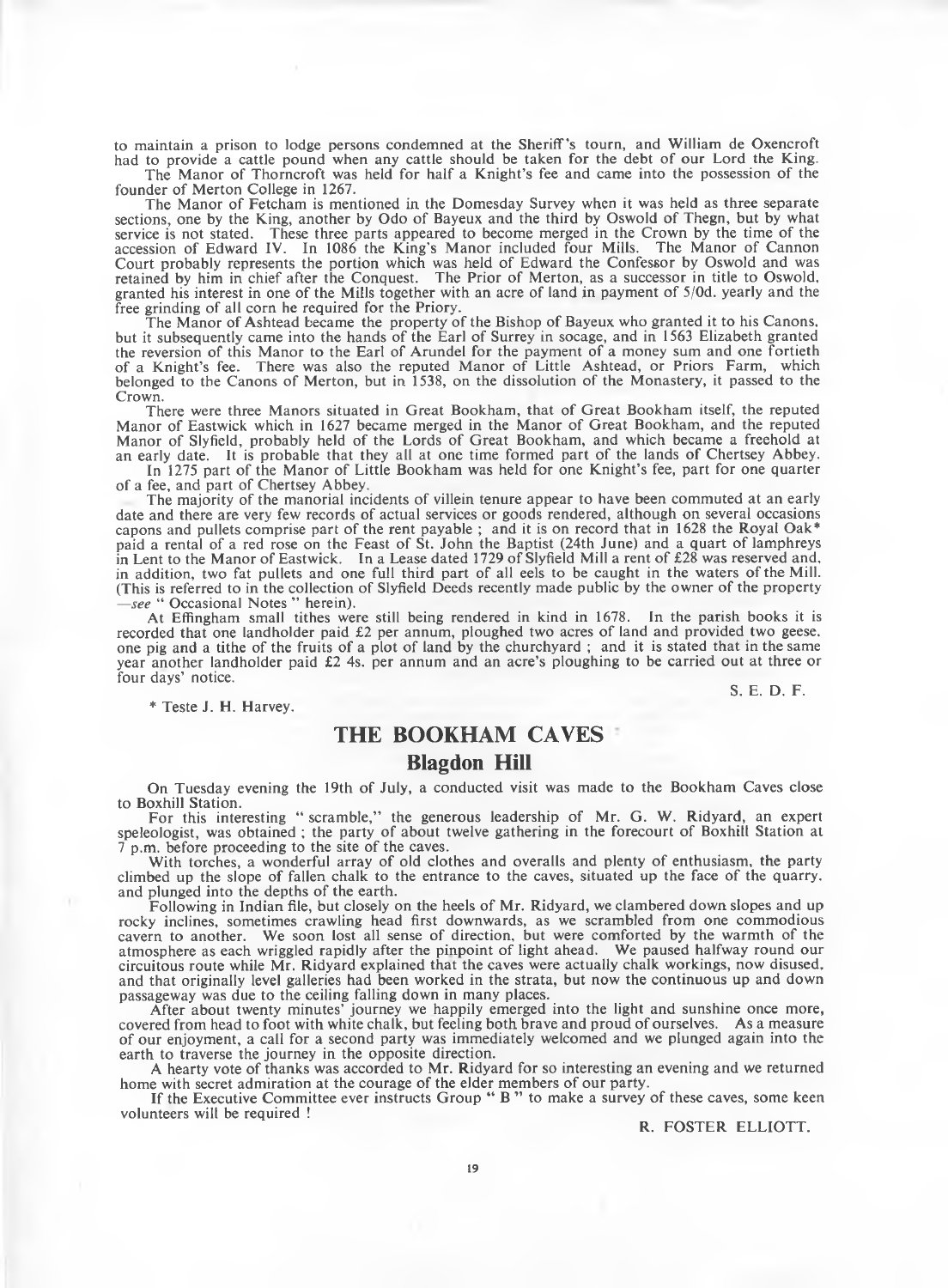#### **ASHTEAD AND ITS HISTORY**

#### By A. W. G. LOWTHER, F.S.A., A.R.I.B.A.

*Reprinted by agreement with the Ashtead Residents' Association from the series of articles by Captain Lowther in* " *The Ashtead Resident* " .

#### **I—Before the Roman Conquest (2000 B.C.—43 A.D.)**

A<sup>S</sup> will be known to most residents of Ashtead, the Parish boundaries, which are, apart from minor<br>and adjustments, those of the ancient manor of "Steele," enclose an elongated area stretching from<br>and parth to south and adjustments, those of the ancient manor of "Stede," enclose an elongated area stretching from north to south and enclosing a wooded clayland in the north and open chalk downland in the south. Such a situation was one of great importance when the manor came into being in Saxon times, and it is likely that the boundaries were so arranged deliberately, thereby providing both " woodland " (for tim ber and " pannage " or feeding for pigs) and " downland " (with grazing for sheep and well-drained farmland) within the confines of one manor.

In early prehistoric times the sub-soil was of the greatest importance, especially during the socalled " neolithic" period—about 2000 B.C.—when the story of the occupation of our area really begins, since with their primitive axes of chipped and polished stone (of which at least one specimen has been found at Ashtead) these people were unable to do much in the way of clearing the dense forests that then covered the clay regions. They were thus confined to living on the downland, which they cleared of its light scrub and where they dwelt in stockaded enclosures of a distinctive type known<br>to us as "causewayed camps" from the series of discontinuous ditches surrounding them. They<br>carried on farming of a p crops known to us in this country.

During the succeeding Bronze Age ("Early," "Middle" and "Late "—*circa* 1800-600 B.C.) and the opening phase of the Iron Age (*circa* 600-300 B.C.) conditions, though slowly improving, and remained much the same as regards the ability of the inhabitants to cope with the heavy clayland, their occupation sites are still mainly on the chalk downland. That many people were at this time living in our area is confirmed both by the boundaries of their fields, discovered recently by air-photographs, and by the number of their burial-mounds (or " barrows ") which, though mostly ploughed down level with the surrounding ground, can still be distinguished on air-photographs through their encircling ditches appearing as what are known as " crop-marks." In a Royal Air Force photograph taken during the war a group of these " barrows " is shown to lie in the fields north of Thirty-acre Barn.

It was during the Iron Age that the primitive trackway, once known as the " Harroway," came into being, and passed through our area on its way between Kent and the im portant tin-mining district of Cornwall. Like all such early trackways it has a series of roughly parallel alternative routes. One of these, leading eastwards from the ford at Leatherhead, stretched up on to the downs, on the line of Green Lane and Shepherd's Walk, and on in the direction of Banstead. Another, probably one of the so-called " Summer routes " (as against the longer but drier downland routes used during the winter), more or less followed the line of the present Leatherhead-Ashtead-Epsom main road, and Iron Age occupation village sites have been found alongside it at several places (e.g., Ashtead Warren and at Ewell). Another of these small settlements was some distance south of this route in ground now built upon in Park Lane at a point near the Parish Church. Somewhat later in date than the other settlements, it was founded by the " Belgae." This was a warlike tribe from across the Channel which invaded this country, first in 100 B.C., followed by further hordes, to escape from Caesar's punitive campaigns in Gaul, some fifty years later. By the date of the Roman Conquest of 43 A.D., the whole of the inhabitants in South East Britain were of the Belgic race. These were the people who, with a high standard of both weapons and agricultural implements, were the first to clear and cultivate much of the dense forest land and heaviest clayland. In their settlement near the church, mentioned above, some of their pits for the storage of corn, and their pottery and coins (the first introduced into this country) have been found. Discoveries at this site have shown that this settlement lasted throughout the whole Roman period, and it is therefore possible that it continued through the "Dark Ages" of the Saxon settlement to form the nucleus of present-day Ashtead.

It is now considered fairly certain that there was some survival of these Roman-British villages into the " Early Saxon " period, and it is possible to find evidence of this in Ashtead and still more at Ewell. It is something more than a coincidence that original Saxon settlers (of about 500-600 A.D.) should have selected this for their village settlement or "stedding" ("Stede") and later have built<br>their first church there in the very area where there had been a settlement for the previous five or six hundred years !

#### *(To be continued)*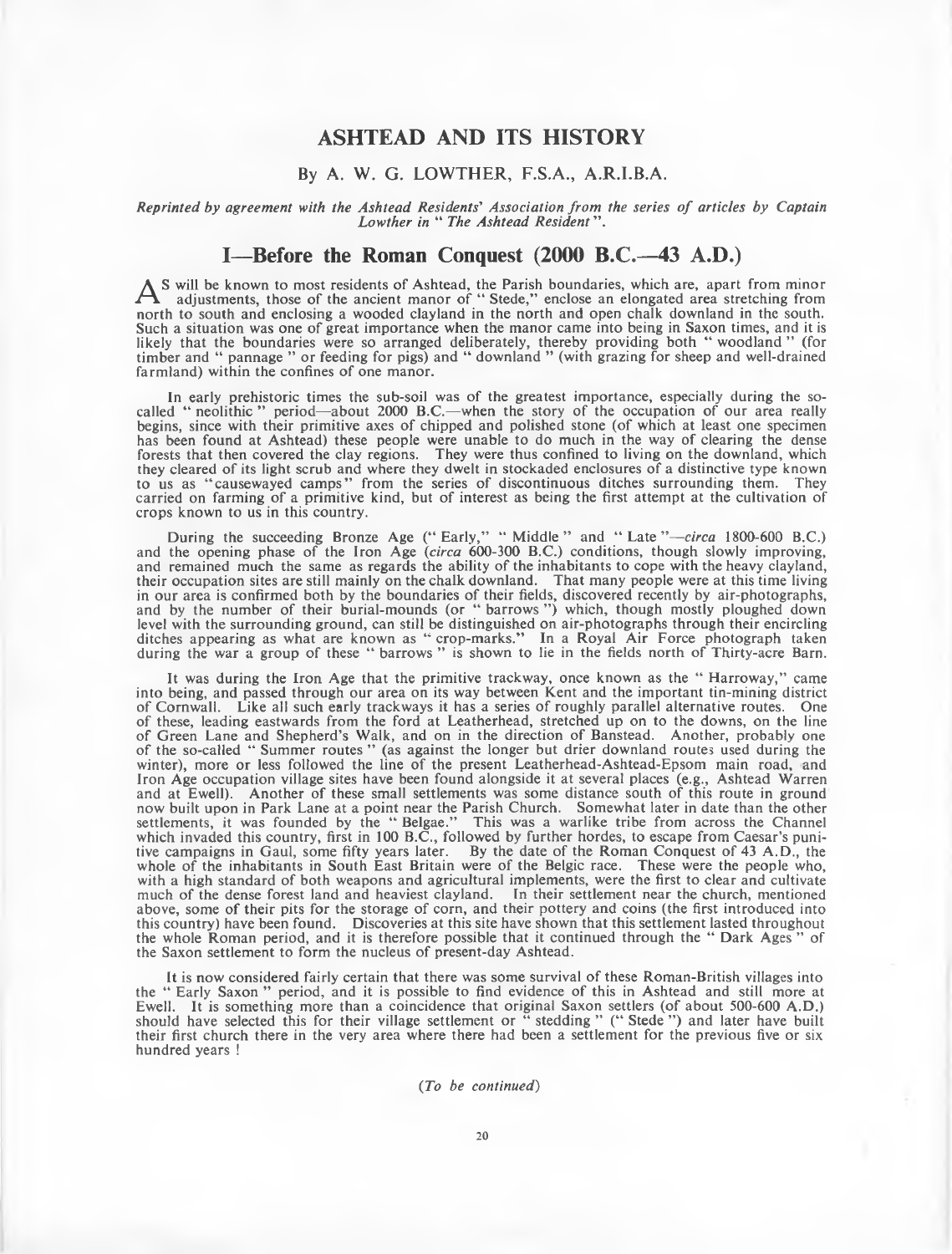#### **OCCASIONAL NOTES**

**I**T is a matter for congratulation that members of the Society, Messrs. F. B. Benger and J. H. Harvey, These **F. B. Benger and J. H. Harvey**, are firstly the Court Rolls and Books 1585-1885 of Headley Manor, now with the County Record Office, Kingston ; secondly the Slyfield Muniments now given to the S.A.S., and at present with Mr. Harvey pending examination and correlation with the documents in the Slyfield Chest in Leatherhead Church *(see* Report of Group " A " on page 3). *See* also the same Report in connection with the Lawrence map.

It has been a pleasure again to furnish to the Leatherhead U rban District Council information regarding the history of the district in connection with a proposal to re-name roads, this time Barnett Wood Lane. The Society has also prepared the Notes on Local History which have appeared in the new Local Guide.

A copy has now been obtained of the amusing *jeu d'esprit* attributed to the Rev. James Dallaway concerning the " Priory of Ripa Mola," with its references to the " Manor of Squabbledown," and the quarrels over candle ends and fishings. It is available for perusal on application to the Hon. Secretary.

The reference in Occasional Notes in No. 2 to the disastrous fire at Leatherhead in 1659 has brought forward information as to an earlier fire of 1392. Under that year John Malverne, continuing Higden's *Polychronicon* (ed. J. R. Lumby, Rolls Series, IX, 271) records, in translation :

" In this summer fires of houses and towns prevailed greatly in different parts of England. Notably at " Lederede " the fire ran from one part of the town to another and leaping over certain houses consumed almost the whole town. Only those houses which the fire jumped across were miraculously saved from the flames."

The late Commander K. R. U. Todd, of East Horsley, was very busy during 1949 excavating a pre-historic flint mine near his home. This is a particularly interesting excavation as being the first flint mine found in Surrey. After much work it was unfortunately found that the particular shaft excavated had been disturbed from the west. Excavation to the east of the stairway cut in the chalk by the miners remained to be carried out, there having been found signs that the 14th century disturbance may have left portions untouched. W ork will be continued in 1950 and volunteers should contact Mr. E. S. Wood, 21, Ganghill, Guildford.

An examination of the drainage trenches excavated on the new Pound Farm Estate, Fetcham, resulted in the recovery, at the North end, of a number of worked flints thrown up from the bottom of the trenches. It is probable that these have merely been brought down by the River from its higher terraces and deposited in time of flood. Members and others are asked, however, to keep a look-out for further finds on the site and to report them promptly.

An amusing incident occurred in connection with an alleged " buried chest " found by children<br>in a sandpit at Tyrrell's Wood. On investigation its situation suggested a long period of burial but further excavation showed it to be suspiciously like a buried ammunition box. This view was height-ened by the discovery of a buried wire apparently leading to the box. The police and military were called in and the engineer officer took a sufficiently serious view to consider calling in the Bomb Dis-<br>posal Squad. Further search proved, however, that it was nothing but a mass of old wires disposed of by burial in the ground and the box an empty and harmless piece of " junk."

This " mare's nest " should not, however, prevent anyone from reporting a find. However valueless the discovery may prove to be the finder will receive nothing but grateful and sincere thanks for reporting the matter for investigation.

A copy of the new Guide, "The Leatherhead District," produced by the Urban District Council in co-operation with the District Chamber of Trade, has been received. It is a substantial volume of 188 pages, price 2s., with about 100 pages of text and 30 new photographs. The comprehensive contents include a full account of the Council's work and organisation, the Leatherhead armorial bearings and also very full reference material with historical notes on the district and each of the four wards. The latter were prepared or edited by the Hon. Secretary of this Society. An excellent feature is the large latter were prepared or edited by the Hon. Secretary of this Society. An excellent feature is the large scale map (varying from  $1\frac{1}{4}$  to  $2\frac{3}{4}$  in. per mile) for each ward and the district.

#### OLD PHOTOGRAPHS, PRINTS, CUTTINGS AND NOTES WANTED

No excuse is necessary for repeating the appeals previously made by various means for all old photographs, or other illustrations (views, buildings, personages or activities) relating to the district ; for references thereto from uncommon sources ; for any pertinent literature (deeds, souvenir programmes, sales lists, etc.). It will be appreciated that matters of little apparent current interest may prove of value to later historians ; while a brief and passing reference in some unconnected publication to the district or some person or place therein, may prove the clue to important facts.